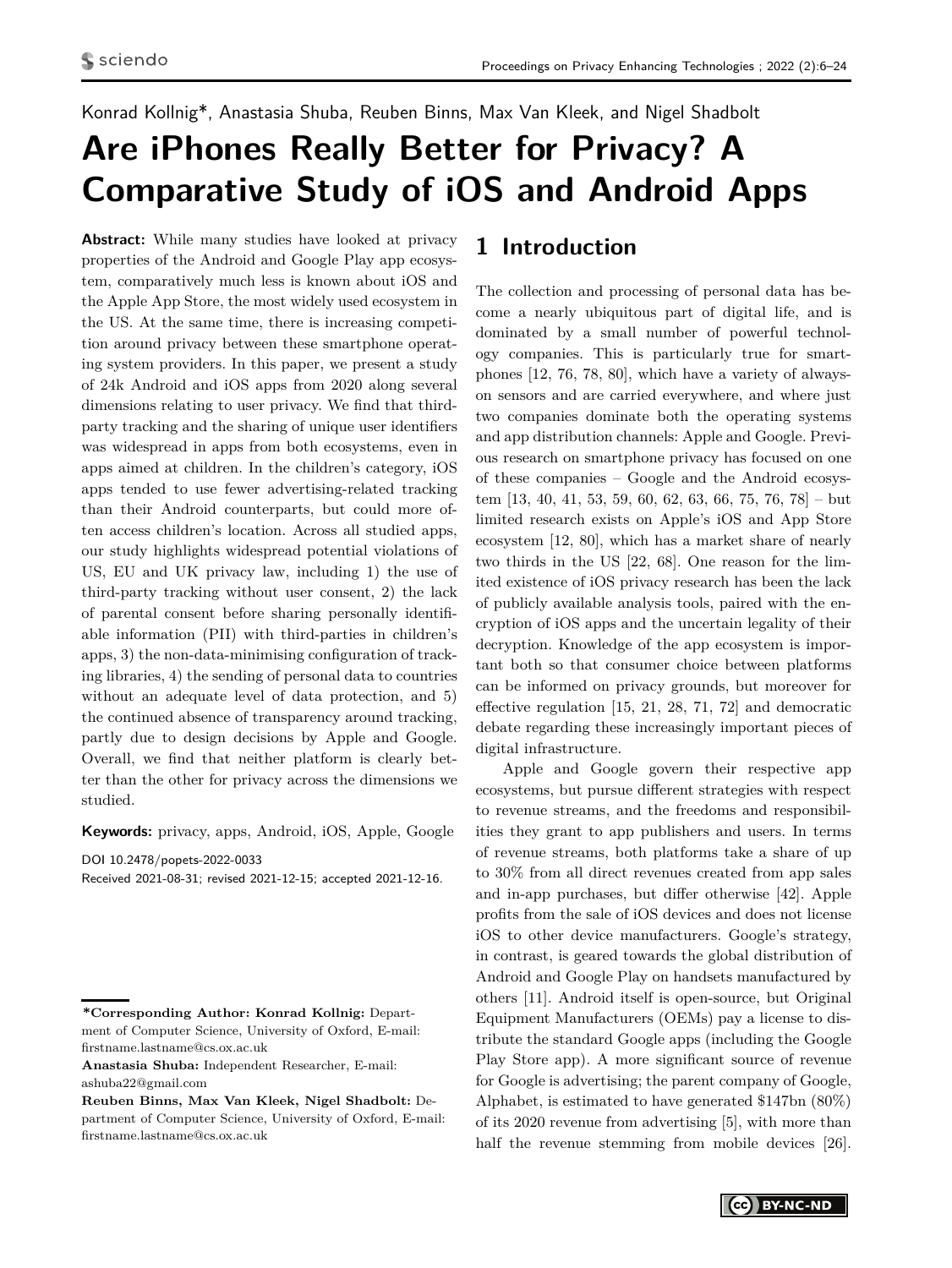This advertising business greatly relies on the collection of data about users, including from mobile devices. More users mean more data, which, in turn, result in more lucrative ads and revenue. While ads often give users access to software for free, the tracking and realtime bidding infrastructure that lie behind them are also known as a threat to individual privacy and can infringe on users' data protection rights [\[12,](#page-16-0) [17,](#page-16-8) [57,](#page-18-13) [77\]](#page-18-14).

As well as differences in revenue streams, the two platforms differ in their approach to the level of freedom granted to app publishers and users. The Google Play Store grants relative freedom. End-users can modify their devices rather easily, and install apps from sources other than Google Play. The underlying operating system, Android, follows an open-source strategy, which has arguably contributed to its success [\[11,](#page-16-5) [42\]](#page-17-4). The freedom available on Android is not entirely unbridled. The open-source approach does not extend to many Google services on Android, including the Play Services, upon which most apps depend for push notifications and inapp purchases (IAPs), among other essential functionality. Further, Google exerts discretionary control over apps admitted to the official Google Play store, which includes bans on certain types of apps, such as ad blockers. While no explicit justification is needed, the ban on ad blockers is based on the claim that such apps may 'interfere with  $\left[\ldots\right]$  other apps on the device' [\[37\]](#page-17-5). However, in general, Google's restrictions have been much more permissive than those exerted by Apple on the iOS App Store, which have a much more stringent set of restrictions (e.g. regarding user privacy) and regularly use manual review to check for compliance, using criteria that are not always clear [\[38\]](#page-17-6).

These differences in revenue streams and control over app distribution are often cited to explain the alleged differences in the efforts each platform has made to restrict personal data flows and protect user privacy. Of the two, Apple has arguably placed a larger emphasis on privacy, seeking to gain a competitive advantage by appealing to privacy-concerned consumers [\[49\]](#page-17-7). For instance, as early as 2011, Apple started to phase out all permanent device identifiers, in favour of a userresettable Advertising Identifier (AdId) – also called Identifier for Advertisers (IDFA). At their 2019 developer conference, Apple announced a ban on most thirdparty tracking from children's apps, a particularly vulnerable group of app users. And in 2021, starting with iOS 14.5, Apple requires developers to ask users for permission before accessing the AdId or engaging in advertising-related tracking. While Google has followed Apple's lead in restricting the use of permanent identifiers, it currently does not allow Android users to prevent apps from accessing the AdId.

Given the differences between these business models and the greater emphasis on privacy by Apple, it would be reasonable to assume that the iOS ecosystem would be the more privacy-protective in general, in terms of the kinds of data that can be shared, and the extent of third-party sharing. However, little recent empirical research has tested these assumptions in detail, by comparing privacy practices of apps on the two ecosystems at scale. This work fills this gap, by examining the privacy behaviours of apps on the Apple App Store and Google Play, comparing them explicitly, and examining how particular design decisions underlying the two ecosystems might affect user privacy.

**Empirical Contributions.** Given that there are multiple dimensions of privacy, and a corresponding multiplicity in ways to measure it, we adopt a mixture of different indicators and scales to examine each ecosystem along several complementary facets, as follows:

- 1. *Code Analysis* of a representative sample of 12k apps from each platform to assess commonly studied privacy metrics (e.g. permissions and presence of tracking libraries) at scale and across platforms.
- 2. *Network Traffic Analysis* of the same 12k apps from each platform to study apps' real-world behaviour.
- 3. *Company Resolution* to reveal the companies ultimately behind tracking, as well as the jurisdictions within which they reside.

Using the privacy footprints built from our analyses, we find and discuss violations of privacy law and limited compliance with app stores' data collection policies. We note that while there exist a few other studies that have looked at *security vulnerabilities* in larger numbers of iOS apps [\[17,](#page-16-8) [54,](#page-17-8) [69\]](#page-18-15), this present study is the largest study of *privacy aspects* of apps across Android and iOS to date and of privacy in iOS apps since 2013 [\[4\]](#page-16-9). Analysing apps last updated 2018–2020, we study app privacy shortly before Apple's introduction of mandatory opt-ins to tracking in 2021 with iOS 14.5. **Technical Contributions.** We present a methodology for large-scale and automatic download, privacy analysis, and comparison of apps from the Google Play and Apple App Stores. So far, no comparable tools have existed in the public domain, despite such tools being necessary to understand app privacy at large, and to hold the platform gatekeepers to account. Compared to previous analysis tools for iOS, our approach does not rely on the decryption of apps. We make our tools and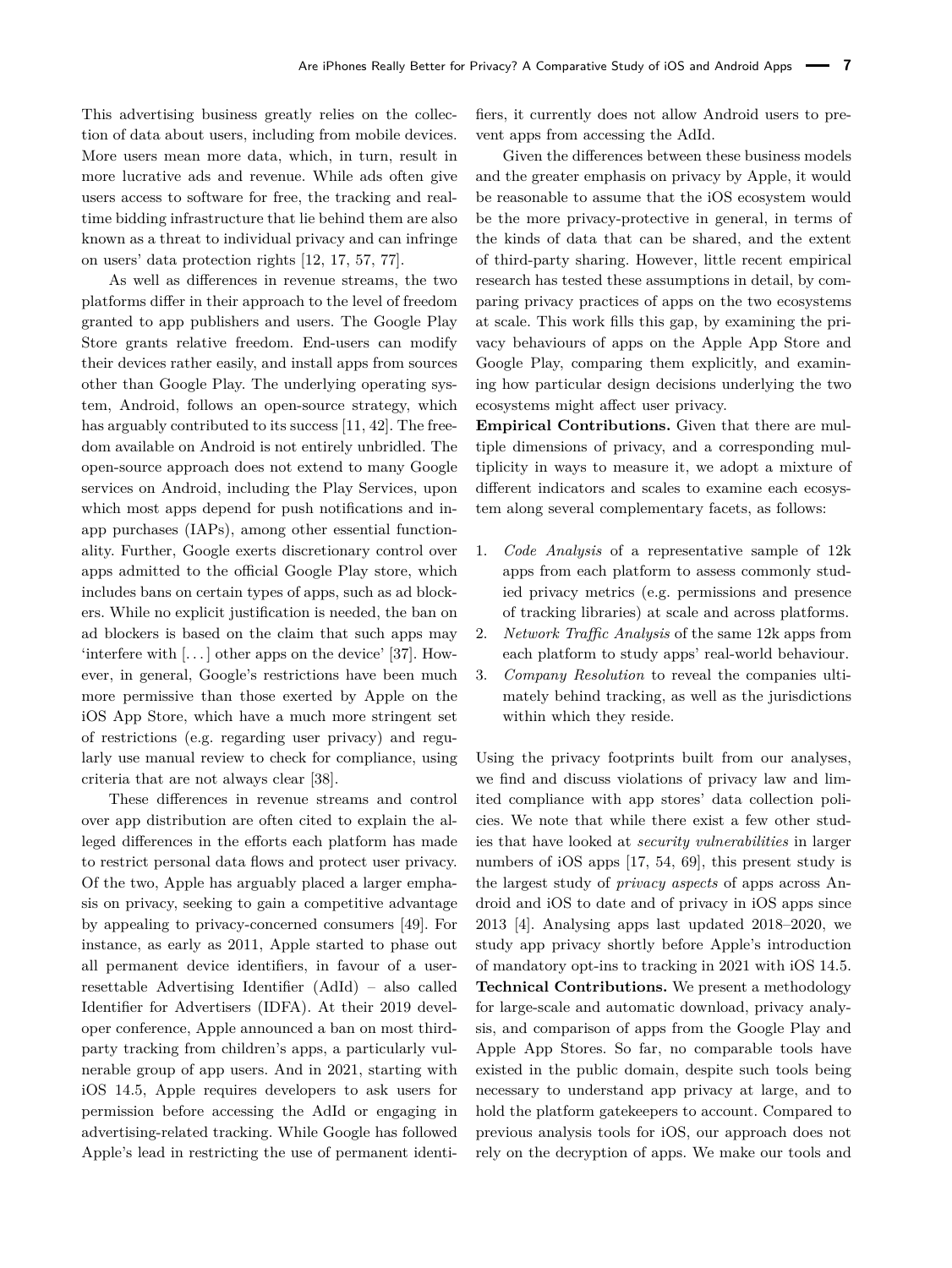dataset, including the raw app data, publicly available at [https://platformcontrol.org/.](https://platformcontrol.org/)

**Structure.** The remainder of this paper is structured as follows. We first summarise the challenges in analysing iOS apps and review related work in Section [2.](#page-2-0) Next, we introduce our app download and analysis methodology of 12k apps from each app platform in Section [3.](#page-3-0) We then turn to our results from the code and network traffic analysis in Section [4,](#page-7-0) and examine the companies behind tracking. We discuss limitations in Section [5,](#page-14-0) and conclude the paper and outline directions for future work in Section [6.](#page-14-1)

# <span id="page-2-0"></span>**2 Background**

### <span id="page-2-1"></span>**2.1 Challenges on iOS**

While many studies have analysed privacy in the Android ecosystem, comparatively much less is known about iOS. One reason for this lies in the few unique challenges that the Apple ecosystem poses. First, the closed-source nature of the underlying operating system (iOS), including the use of Apple-only programming languages and compilers, complicates analysis efforts. Previous work managed to decompile a subset of iOS apps, but no universal decompilation tools exist [\[24,](#page-16-10) [81\]](#page-18-16). Another challenge is Apple's *FairPlay DRM*, which makes accessing and analysing apps' code more difficult than on Android. Decryption is possible, but relies on access to a physical device and takes time [\[17,](#page-16-8) [24,](#page-16-10) [54\]](#page-17-8). Depending on the jurisdiction, there might also be legal challenges related to the decryption of iOS apps, since this circumvents copyright protections (though arguably not particularly effective ones). However, there exist exemptions for research purposes in some jurisdictions (e.g. the UK and US), the analysis of which is beyond the scope of this paper.

Apple's use of proprietary technologies and copyright protections acts as a deterrent to developing scalable download and privacy analysis tools for iOS. No publicly available, scalable tools exist for the Apple App Store (unlike for Google Play) [\[12,](#page-16-0) [54,](#page-17-8) [80\]](#page-18-3). However, such tools are necessary to understand the iOS ecosystem at large, and to hold the platform gatekeepers to account. This work address this gap by introducing tools and methods for both scalable download and analysis of iOS apps without relying on app decryption (see Section [3.2.1\)](#page-5-0). This allows us to share our tools publicly, without having to worry about uncertain liability.

#### **2.2 Related Work**

Previous research extensively studied privacy in mobile apps. Key pieces of literature are summarised in Table [1,](#page-3-1) and are discussed next. Two main methods have emerged in the academic literature: dynamic and static analysis.

*Dynamic analysis* observes the run-time behaviour of an app and gathers evidence of sensitive data leaving the device. Early research focused on OS instrumentation, i.e. modifying Android [\[27\]](#page-17-9) or iOS [\[4\]](#page-16-9). With the growing complexity of mobile operating systems, recent work has shifted to analysing network traffic [\[40,](#page-17-0) [56,](#page-18-17) [59,](#page-18-4) [60,](#page-18-5) [63,](#page-18-7) [66,](#page-18-8) [75\]](#page-18-9). Regardless of the method used, dynamic analysis comes with limitations. One problem is limited scalability, since every app is executed individually. Another issue is that not all privacyrelevant parts of apps may be invoked during analysis, potentially leading to incomplete results.

*Static analysis* dissects apps without execution. Usually, apps are decompiled, and the obtained program code is analysed [\[24,](#page-16-10) [41\]](#page-17-1). The key benefit of static analysis is that it can analyse apps quickly, allowing it to scale to millions of apps [\[12,](#page-16-0) [17,](#page-16-8) [76,](#page-18-1) [78\]](#page-18-2). However, static analysis – unlike dynamic analysis – does not allow the observation of real data flows because apps are never actually run. Programming techniques, such as the use of code obfuscation or native code, can pose further obstacles. This is especially true for iOS apps, which are harder to decompile and are encrypted by default (see Section [2.1\)](#page-2-1).

Table [1](#page-3-1) evaluates prior work based on the used analysis technique (static vs. dynamic) and on the studied privacy properties: (i) *tracking libraries*, (ii) *permissions*, and (iii) *PII usage*.

**Tracking Libraries.** Several studies exist that examine the presence of tracking libraries in apps. For instance, Viennot et al. [\[76\]](#page-18-1) analysed more than 1 million apps from the Google Play Store in 2014, and found that 36% of analysed apps contained the Google Ads library, 12% the Facebook SDK, and 10% Google Analytics. Similarly, Binns et al. [\[12\]](#page-16-0) decompiled and analysed third-party data collection in about 1m Google Play apps in 2018. The authors found a strong concentration of data collection with very few tracker companies ('trackers'), with Google and Facebook being most prominent. Chen et al. [\[17\]](#page-16-8) decompiled ~1.3m Android and ~140k iOS apps, and found potentially malicious libraries in 7% of Android and 3% of iOS apps in 2016.

**Permissions.** Analysing permission use by apps has a long history in app research [\[10,](#page-16-11) [32,](#page-17-10) [33,](#page-17-11) [41,](#page-17-1) [44,](#page-17-12)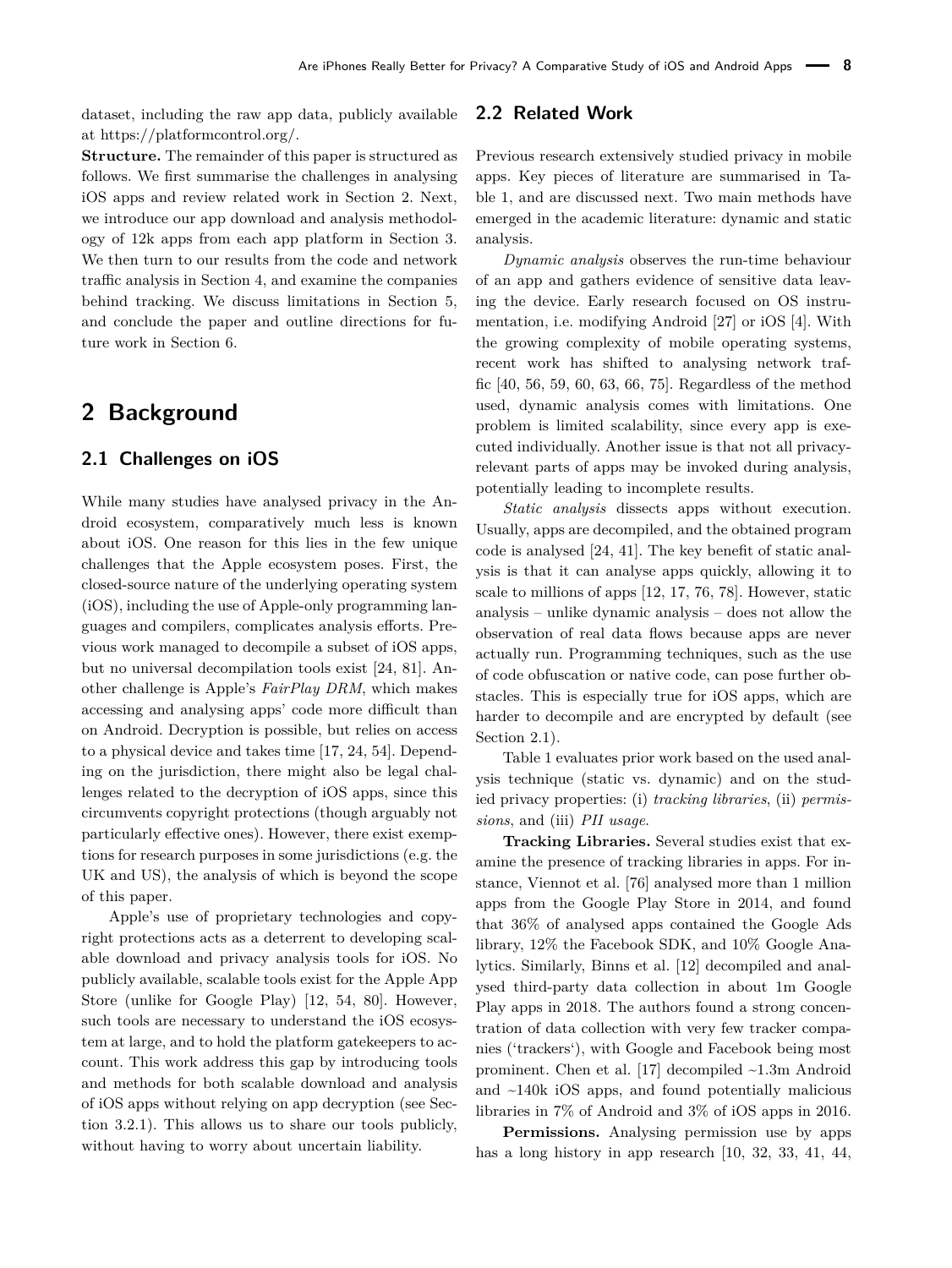<span id="page-3-1"></span>

|                           | Android Only   |                   | iOS Only     |            | Android & iOS   |                 |              |
|---------------------------|----------------|-------------------|--------------|------------|-----------------|-----------------|--------------|
|                           | Viennot [76]   | <b>Binns</b> [12] | Agarwal [4]  | Egele [24] | <b>Han</b> [41] | <b>Ren</b> [59] | This paper   |
| <b>Publication Year</b>   | 2014           | 2018              | 2013         | 2011       | 2013            | 2016            | 2021         |
| Total Apps                | 1 <sub>m</sub> | 1 <sub>m</sub>    | 226k         | 1.4k       | 2.6k            | 200             | 24k          |
| <b>Static Analysis</b>    |                | $\checkmark$      | $\times$     | ✓          | ✓               | X               | $\checkmark$ |
| Dynamic Analysis          | $\times$       | $\times$          | $\checkmark$ | X          | X               |                 |              |
| <b>Tracking Libraries</b> |                | $\checkmark$      | X            | X          | ✓               | X               |              |
| Permissions               | X              | $\times$          | $\times$     | X          |                 | X               |              |
| PII Usage                 | $\times$       | $\times$          | ✓            | ↵          | X               |                 |              |
|                           |                |                   |              |            |                 |                 |              |

**Table 1.** Previous papers studying privacy properties of iOS and Android apps. We only include a small subset of important 'Android Only' studies. We do not include papers that focus on security vulnerabilities of apps.

[46,](#page-17-13) [47,](#page-17-14) [57,](#page-18-13) [75,](#page-18-9) [79\]](#page-18-18). For instance, Han et al. [\[41\]](#page-17-1) decompiled and analysed 1,300 pairs of iOS and Android apps in 2013. They found that iOS apps accessed sensitive data significantly more often than their Android counterparts. Advertising and analytics libraries accounted for a third of these accesses. The analysis of permissions only gives a partial picture of apps' privacy practices, since apps tend to request more permissions than necessary [\[32\]](#page-17-10), but may never access the information associated with the permission. Moreover, some Android apps have even been found circumventing the permissions system [\[57\]](#page-18-13).

**PII Usage.** There are several approaches to study PII usage in apps. Some approaches, such as the one taken by Agarwal and Hall [\[4\]](#page-16-9) in 2013, examine *access* to sensitive data by intercepting API calls in a jailbroken iOS device. Since access does not always lead to *transmission*, recent work has shifted to a network-based approach to detect PII *exposure* over the network [\[40,](#page-17-0) [59–](#page-18-4) [61,](#page-18-19) [66,](#page-18-8) [75\]](#page-18-9). For example, Ren et al. [\[59\]](#page-18-4) developed a VPN server to detect the sharing of PII independent of the mobile operating system in 2016.

**Our Work.** In this paper, we would like to provide an updated study of privacy practices in apps across Android and iOS at sufficient scale. Most of the studies discussed above examine either the Android or the iOS ecosystem. The number of comparative studies is limited, so we seek to address this gap. Unlike previous work, we would like to analyse iOS apps without relying on app decryption or only traffic analysis, to retrieve rich insights about app privacy at scale through both dynamic and static analysis, and to make our analysis toolchain public at<https://platformcontrol.org/> without having to worry about uncertain liability.

# <span id="page-3-0"></span>**3 Methodology**

In this Section, we describe our analysis methodology, depicted in Figure [1.](#page-4-0) We begin by detailing our app selection and download process in Section [3.1.](#page-3-2) Next, in Section [3.2,](#page-5-1) we present our method for code analysis, which allows us to extract the following information about each app (without the need to decrypt iOS apps): what tracking libraries are used, how they are configured, which permissions are requested, and whether or not the AdId is accessed. Afterwards, in Section [3.3,](#page-6-0) we describe how we collected decrypted network traffic and analysed it for PII exposure. Finally, in Section [3.4,](#page-7-1) we provide details on how we resolved tracking activities (found by both code and network analysis) to the companies behind them and their country of origin.

### <span id="page-3-2"></span>**3.1 App Dataset and Download**

This section details our process for selecting and downloading apps from the Google Play and Apple App Stores (step 1 in Figure [1\)](#page-4-0). We also discuss the statistical soundness of our app corpus and our methodology for identifying cross-platform apps within it. Our code and data are available at [https://platformcontrol.org/.](https://platformcontrol.org/)

**App Selection.** To select apps, we fed the autocomplete search functionality of the respective app stores with alphanumeric strings of up to three characters to identify popular search terms, similar to previous literature [\[12,](#page-16-0) [76\]](#page-18-1). Searching for these terms on the app stores then allowed us to identify large numbers of apps, and collect relevant meta information (including title, release date, and time of last update). We restricted our analysis to apps available in the UK region for both app stores, on the basis that such apps must comply with the General Data Protection Regu-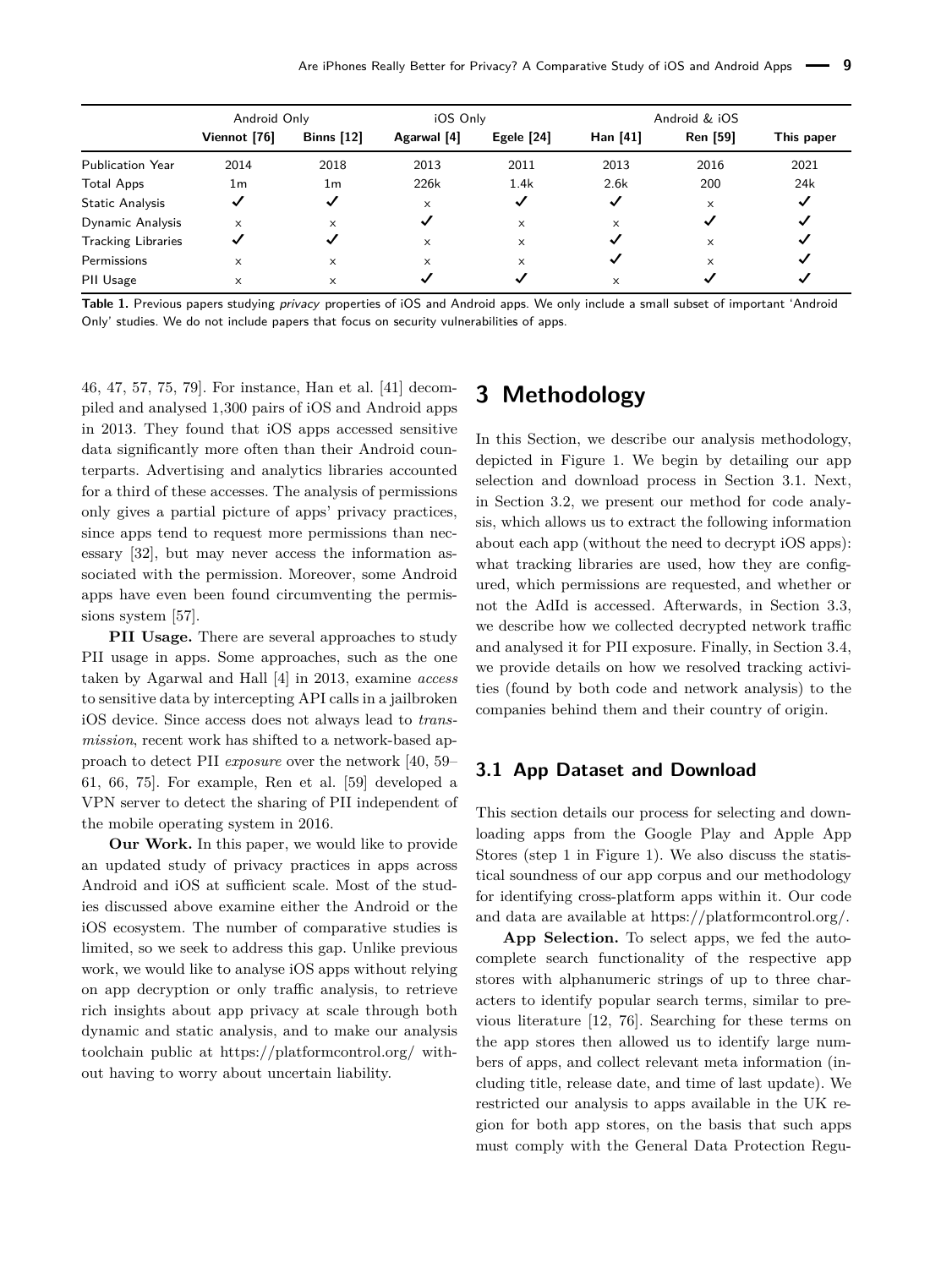<span id="page-4-0"></span>

**Fig. 1.** Overview of our analysis methodology (Section [3\)](#page-3-0): First, (1) we select and download 12k apps from the Google Play and Apple App Stores each (Section [3.1\)](#page-3-2). We then perform a (2) **Code Analysis** (Section [3.2\)](#page-5-1): (i) we inspect the list of class names (obtained from \*.dex files on Android and Frida class dumps on iOS) for known tracking libraries; (ii) we check if apps can access the AdId; and (iii) we analyse the App Manifest to obtain a list of permissions and also to determine the privacy configuration of popular tracking libraries. Third, (3) we conduct a **Network Traffic Analysis** (Section [3.3\)](#page-6-0): we disable certificate validation and execute each downloaded app while using mitmproxy to capture network traffic in the HAR format. We analyse the captured traffic for occurrences of PII and contacted host names. Finally, (4) we perform a **Company Resolution** (Section [3.4\)](#page-7-1) to obtain a list of companies behind tracking, their owner companies, and the countries of these companies. We use the X-Ray 2020 database for this analysis and resolve the companies behind both the identified tracking libraries in (2) and the contacted hosts in (3). The results of this analysis (Section [4\)](#page-7-0) are detailed **App Privacy Footprints** (5) of the downloaded apps, that allow for comparison of privacy characteristics between the two platforms.

lation (GDPR) [\[30\]](#page-17-15). Despite the UK's withdrawal from the EU, the GDPR remains applicable in the UK, since it had already been translated into domestic law. In addition, we only considered apps released or updated in 2018 or later, to focus on apps currently in use.

In total, we identified 568 745 free apps over 2.5 months between December 2019 and February 2020. This is before the introduction of Apple's new opt-in mechanism for tracking in 2021. Our dataset therefore reflects privacy in the app ecosystem shortly before this policy change. The number of iOS apps  $(n = 285,680)$ and Android apps  $(n = 283,065)$  was similar.

**App Download.** From our selection of 568 745 apps, we downloaded a random subset of 24,000 apps (12,000 from each platform) for further analysis in this paper. Our download methodology expands on the App X-Ray project, which is open-source [\[65\]](#page-18-20) and has previously enabled the analysis of ~1 million Android apps in 2018 [\[12\]](#page-16-0). Adding to this project, we have 1) implemented a scalable download method for the Apple App Store, and 2) restored compatibility with the latest API changes of the Google Play Store to enable the download of Android apps at scale.

The X-Ray project uses the existing Python library gplaycli [\[50\]](#page-17-16) to download Android apps from the Google Play Store. For the Apple App Store, we

used the automation tool AutoHotkey [\[19\]](#page-16-12) to interact directly with Apple iTunes, through its Component Object Model (COM) interface. For each identified iOS app, a purpose-built AutoHotkey script opened the app's download page in the Windows version of iTunes and clicked the *Download* button, so as to download the app, similar to Orikogbo et al. [\[54\]](#page-17-8).

**Statistical Extrapolation from Sample.** In this paper, we are interested in studying trackers, and thus we need to ensure that the results we gather on tracking activities in our app corpus can be extrapolated. Here, we will argue that our corpus of 24,000 apps is statistically sound when it comes to tracking libraries. For a description of how we identify tracking libraries, see Section [3.2.](#page-5-1) We chose to download more than 10,000 apps for each platform to bring down the margin of the 95% confidence interval (and thereby, the sampling error in our dataset) for the tracker prevalence  $\overline{X_T}$  to less than 2%, for every studied tracker *T*, assuming an underlying normal distribution due to the law of large numbers:

$$
\overline{X_T} \sim N(\mu, \sigma^2)
$$

Studying a random subset of 100 or even 1000 Android apps would not suffice to reach this sampling error margin of 2%. For example, the expected 95% confidence interval for containing the Facebook SDK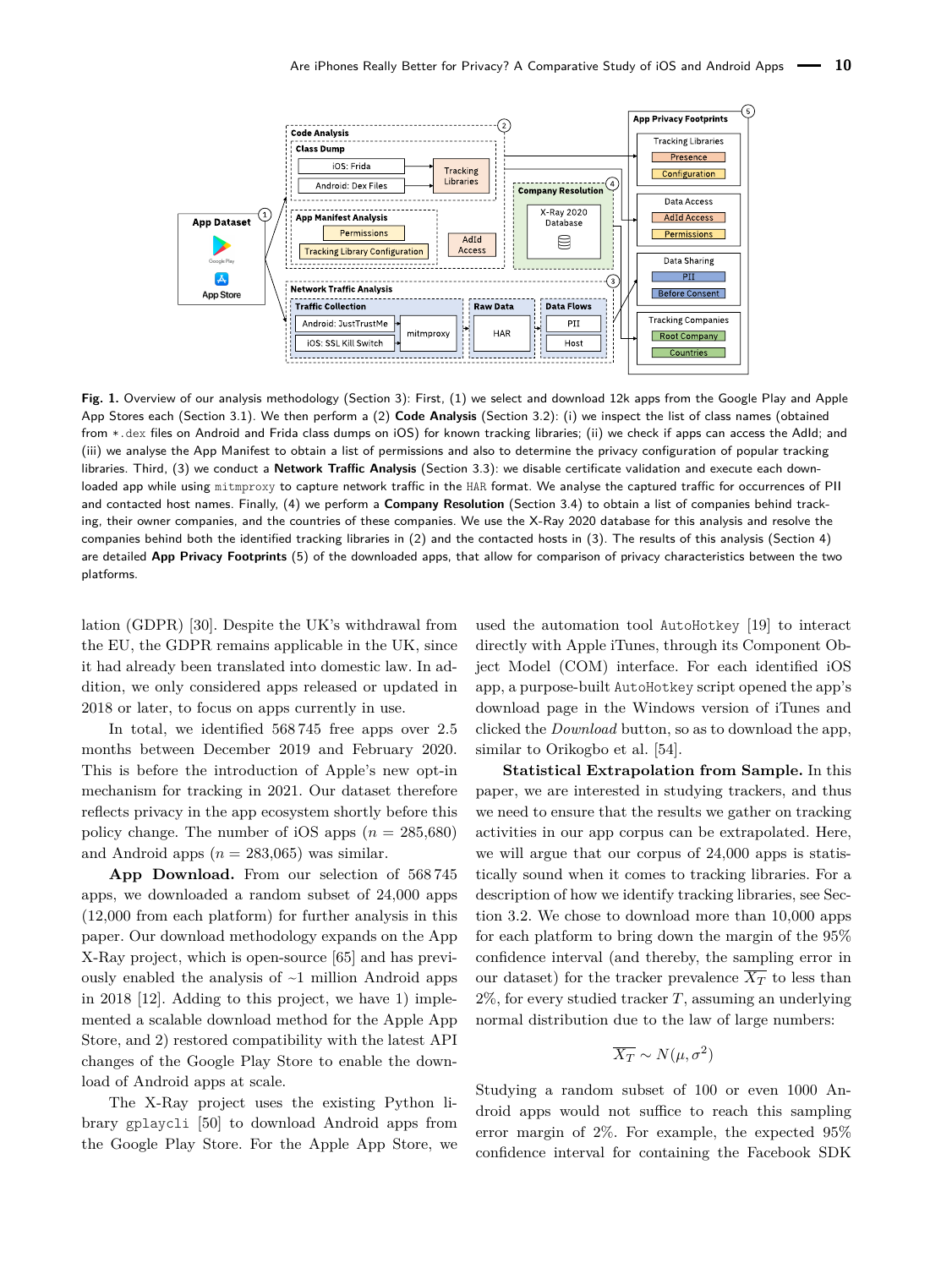was (19*.*2%*,* 37*.*0%) for a sample of 100 apps from our dataset, yielding an expected sampling error margin of 17*.*8%. For a sample of 1*,* 000 Android apps: (25*.*3%*,* 30*.*9%), yielding an expected sampling error margin of 5*.*6%. However, in our dataset of 12*,* 000 Android apps, 28*.*1% of apps contained the Facebook SDK; the 95% confidence interval was (27*.*3%*,* 28*.*9%). In conclusion, while we focus on a subset from the overall apps, our results can be extrapolated to the larger dataset, and across all apps on the app stores updated since 2018, with limited error.

Additionally, where appropriate, we conduct permutation tests (using 10,000 permutations) to assess the statistical significance of any quantitative comparisons. In our tests, we use the difference in mean as our test statistic. Where we do not find statistical significance  $(p > 0.05)$ , we also report 95\% confidence intervals.

**Identification of Cross-Platform Apps.** While the majority of our paper analyses the set of 24,000 downloaded apps, Section [4.5](#page-12-0) examines *cross-platform apps* – using a simple similarity algorithm that examined terms from both app titles and app identifiers as follows: We first tokenised, counted and frequency weighted terms from app titles and app identifiers for all 560k iOS and Android apps using TF-IDF, then computed cosine similarities between pairs of the resulting vectors. Among the 24k downloaded apps, we considered only those apps as cross-platform that had a cosine similarity of at least 95%. This amounted to 13.7% of downloaded Android apps, and 12.8% of iOS apps.

### <span id="page-5-1"></span>**3.2 Code Analysis**

In this section, we describe how we analyse the apps' code in order to assess the usage and configuration of tracking libraries, access to the AdId, and requested permissions (see step 2 in Figure [1\)](#page-4-0).

#### <span id="page-5-0"></span>**3.2.1 Tracking Libraries: Presence**

**Tracking Library Detection.** We first obtained the class names in Android apps directly from their corresponding \*.dex files, while for iOS, we used the Frida dynamic instrumentation toolkit to dump class names from apps. Note that decryption of iOS apps was not necessary with this Frida-based approach. We then studied what class names occurred in at least 1% of Android or iOS apps and are related to tracking, similar to Han et al. [\[41\]](#page-17-1). We resolved class names to tracking

libraries using various online resources, including the Exodus Privacy project for Android apps [\[31\]](#page-17-17) and the CocoaPods Master repository for iOS ones [\[20\]](#page-16-13) (containing information on class signatures) as well as trackers' online resources (documentation and GitHub repositories). We identified a total of 40 tracking libraries of interest, all of which existed for both Android and iOS, with the exception of Google's Play Services (which was present for Android only) and Apple's SKAdNetwork (which was present in iOS only).

**Impact of Obfuscation.** While some very popular apps may use code obfuscation to hide their tracking activities intentionally, we found that it had little effect on our overall analysis. By default, iOS apps do not apply any obfuscation to the class names, and developers are well known to be subject to a 'default bias' (i.e. not to change default settings) in the literature [\[2,](#page-16-14) [18,](#page-16-15) [39,](#page-17-18) [51\]](#page-17-19). As for Android, we found similar results by checking against the obfuscation-resilient LibRadar++ library [\[48,](#page-17-20) [78\]](#page-18-2). An important reason for this result is that, while tracking libraries may obfuscate their internal code, obfuscating user-facing APIs is difficult [\[18\]](#page-16-15). Further, many tracking libraries use inter-app communication and cannot easily obfuscate their communication endpoints [\[57\]](#page-18-13). We do not use LibRadar++ for our overall analysis, since it is closedsource, no longer maintained, has an outdated database of library signatures (last updated in 2018) and struggled with different library configurations (for instance, Google Firebase is a set of different libraries, including advertising and analytics components that share some of the same code, but LibRadar++ summarised all these components as com.google.firebase). We also tried LibScout [\[9,](#page-16-16) [23\]](#page-16-17) for library detection, but found that it also missed essential libraries and took long to execute.

#### **3.2.2 AdId Access**

The AdId is a unique identifier that exists on both iOS and Android. It allows advertisers to show more relevant ads for users (e.g. by avoiding showing the same advert twice in two different apps), but it can also be used to create fine-grained profiles about app users – something many users may not expect and that can lead to potential violations of data protection law [\[45,](#page-17-21) [52,](#page-17-22) [60\]](#page-18-5). The AdId is also the only cross-app identifier that may be used for advertising on Android, but might additionally be used for analytics [\[35\]](#page-17-23). That is why AdId access might be an upper bound on the use of any form of analytics on Android (including personalised ads); there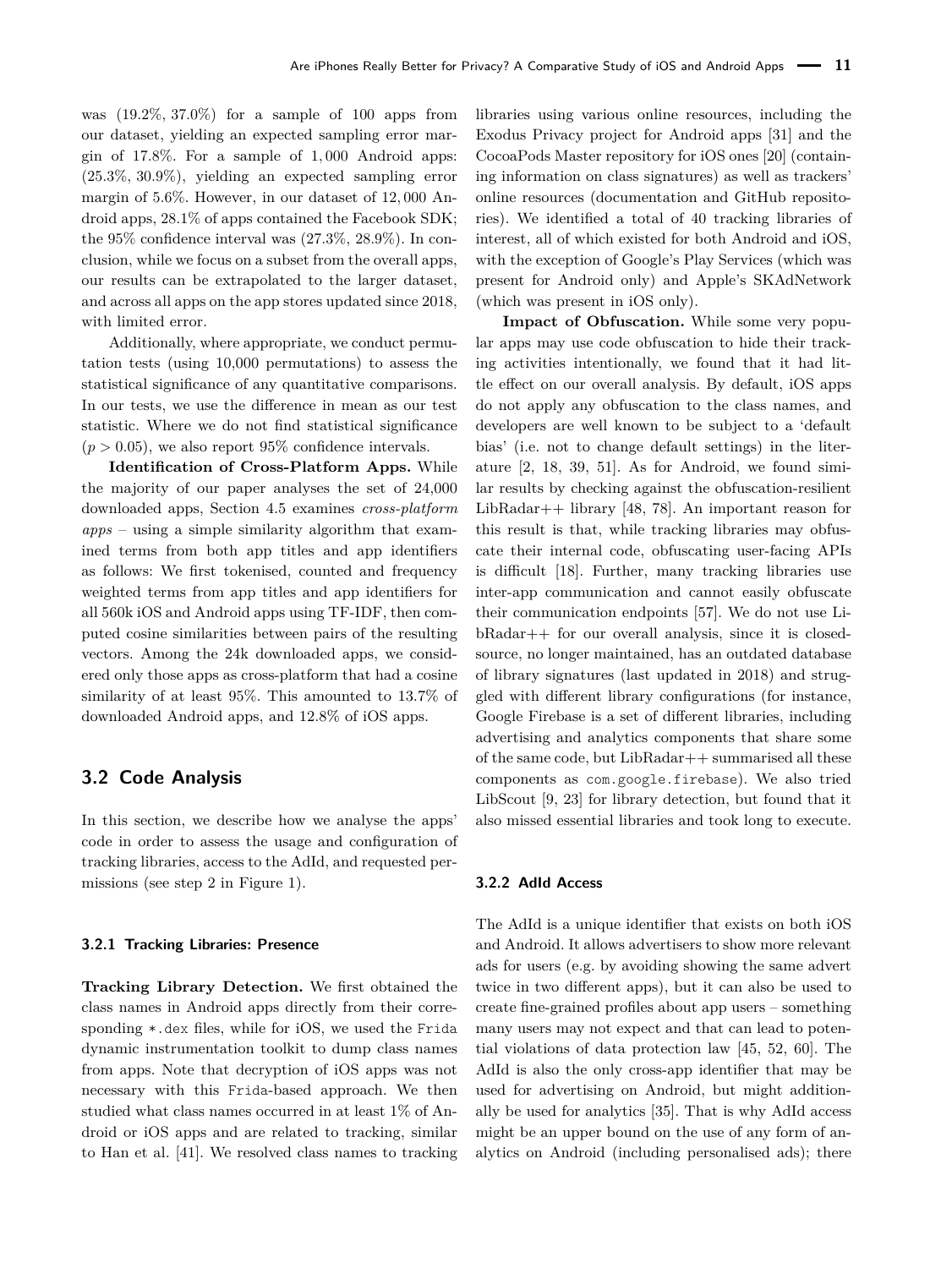are no incentives not to use the AdId for these purposes. While users can theoretically reset the AdId, most do not know how or why to do so [\[2,](#page-16-14) [3\]](#page-16-18). Starting with iOS 14.5 in 2021, the operating system has switched from an opt-out to an opt-in mechanism to apps' use of the AdId; in our study, we will assess privacy in the app ecosystem immediately before this policy change. We detected potential access to the AdId by checking for the presence of the AdSupport class and the system interface IAdvertisingIdService in the app code on iOS and Android, respectively.

#### <span id="page-6-1"></span>**3.2.3 App Manifest Analysis**

**Permissions.** Permissions form an important part of the security models of Android and iOS as they protect sensitive information on the device. We extract the permissions used by the apps in our dataset by parsing the app manifest files. At the time of data collection, Android defined a total of 167 permissions, 30 of which were designated as *dangerous permissions* by Google and require user opt-in at run-time. Similarly, Apple defined 22 permissions that needed to be disclosed in the app manifest. All of these require user opt-in. We only include permissions defined by the Android or iOS operating system, and exclude custom permissions by other vendors (used by some Android apps). While the targeted OS version can affect what permissions apps can request, only a few new permissions have been added in 2018–2020 and we did not consider this aspect further; in our results, none of the top 10 permissions on either platform has been added in the period 2018–2020, so this should not significantly affect our reported descriptive statistics.

In addition to reporting statistics on general permissions usage, we further focus on the ones that both Apple and Google agree to be particularly dangerous and need user opt-in. There are a total of 7 such *crossplatform permissions* that exist on both platforms: Bluetooth, Calendar, Camera, Contacts, Location, Microphone, and Motion. This total number is small compared to the overall number, since we excluded and summarised some permissions to overcome the different functionality and granularity in permissions across the platforms. For instance, Android discriminates between read and write permissions for contacts and calendar, but we have summarised them as *Contacts* and *Calendar*, respectively.

**Tracking Library Configuration.** Many tracking libraries allow developers to restrict data collection using settings in the app manifest, e.g. to disable the collection of unique identifiers or the automatic SDK initialisation at first app start. This can help setting up tracking libraries in a legally compliant manner. For the Facebook SDK, these options were only added after public backlash over the mandatory and automatic sharing of personal information at the first app start, potentially violating EU and UK privacy law [\[55\]](#page-17-24). We focus on the privacy settings provided by some of the most prominent tracking libraries: Google AdMob, Facebook, and Google Firebase.

### <span id="page-6-0"></span>**3.3 Network Traffic Analysis**

In this section, we discuss our network traffic analysis process (step 3 in Figure [1\)](#page-4-0).

**App Execution and Network Traffic Capture.** We opened every app automatically on a real device – a Google Nexus 5 running Android 7 and an iPhone SE 1st Gen with iOS 14.2 – for 30 seconds without user interaction. We captured apps' network traffic using mitmdump to study apps' data sharing with tracking domains. Tracking libraries are usually initialised at the first app start and often without user consent [\[45,](#page-17-21) [52,](#page-17-22) [60\]](#page-18-5), which we aimed to detect with this approach. We did not perform any further automated actions to the studied apps, since there did not exist established approaches (like the UI Exerciser Monkey on Android) to instrument *arbitrary* iOS apps.

**Device Configuration.** We disabled certificate validation using JustTrustMe on Android and SSL Kill Switch 2 on iOS, after gaining system-level access on both devices (known as 'root' on Android and 'jailbreak' on iOS), in order to read apps' HTTPS traffic. We would have liked to use a more recent version of Android, but we found that disabling certificate validation was unstable on the latest versions of Android. We note that several identifiers are inaccessible as of Android 10, but apps should behave similarly otherwise. We uninstalled or deactivated pre-installed apps, and were not logged into an Apple or Google account. On both phones, we did not opt-out from ad personalisation from the system settings, thereby assuming implicit user opt-in to apps' use of the AdId.

**PII Analysis.** To analyse the sharing of PII and other personal data, we conducted a case-insensitive search on the network traffic for the following identifiers as well as common transformations thereof (MD5, SHA-1, SHA-256, SHA-512, URL-Encoding): Advertising ID, Android Serial Number, Android ID, phone and model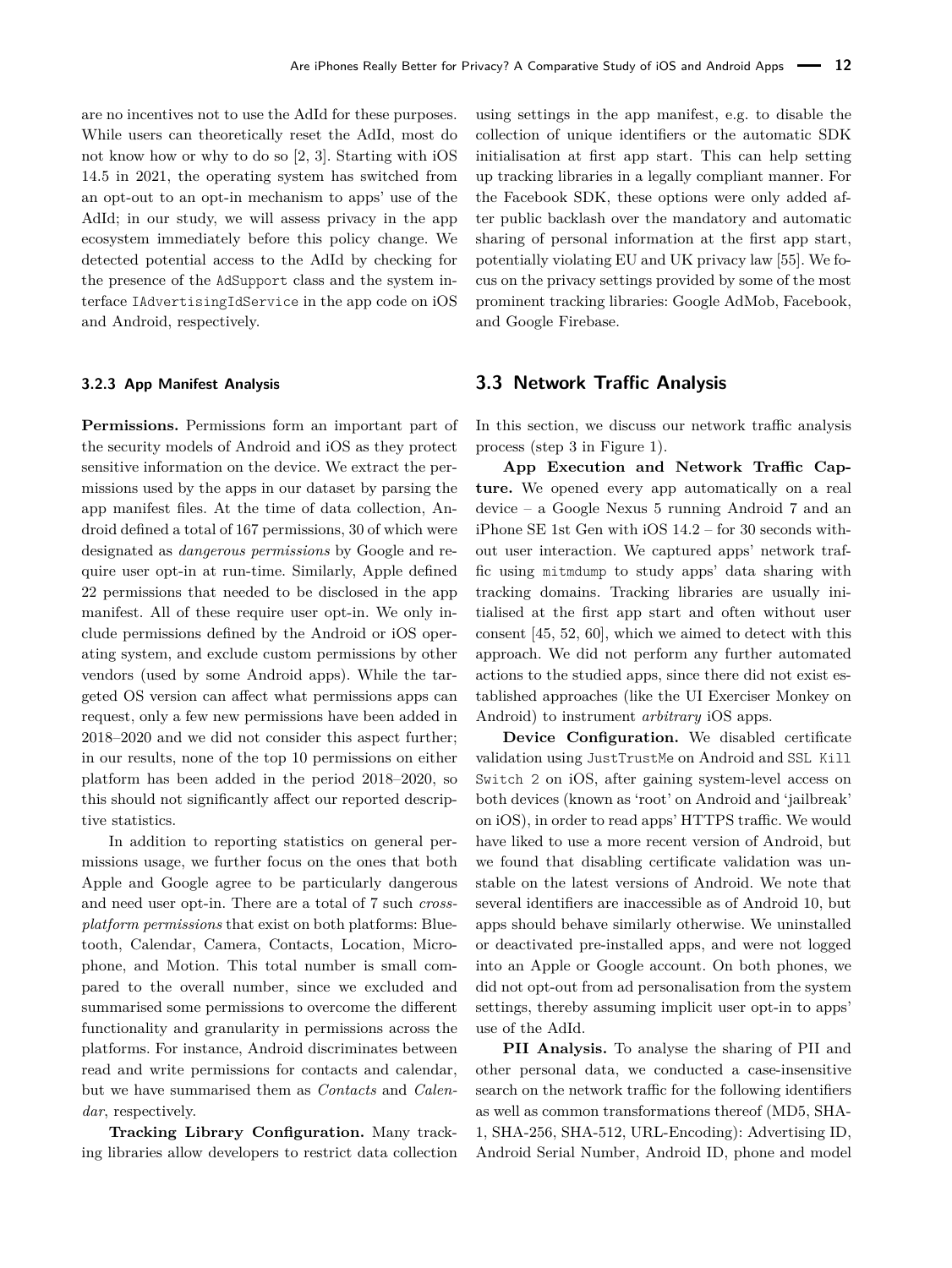<span id="page-7-2"></span>

**Fig. 2.** Company structure of Verizon's tracking business. Over recent years, Verizon has sold many of its subsidiaries (including Flickr and Tumblr) and has integrated AOL and its advertising business 'ONE by AOL' (both in light orange) into Verizon Media.

name, and WiFi MAC Address. We have refrained from analysing further PII, such as location, contacts or calendar, due to lack of instrumentation methods for iOS to get around opt-in permission requests. We also assembled a list of contacted host names.

# <span id="page-7-1"></span>**3.4 Company Resolution**

In this Section, we explore which companies are ultimately behind tracking, and in which jurisdiction these are based in (step 4 in Figure [1\)](#page-4-0). We combine the insights from both the studied tracking libraries (Section [3.2.1\)](#page-5-0), as well as all tracking domains observed in at least 0.5% of apps' network traffic (Section [3.3\)](#page-6-0). Knowledge about the company behind tracking, including its jurisdiction, is essential for the legal assessment of tracking practices. For this purpose, in 2017, Binns et al. created the X-Ray database – a database of known tracker companies, their tracking domains, and their company hierarchies [\[13\]](#page-16-1). We updated this database to mid 2020, to understand the company relations behind tracking, as well as detect what contacted hosts are known to be used for tracking. This update was necessary since the tracking ecosystem continuously changes. For instance, the investment company Blackstone purchased the mobile advertising company Vungle in 2019. Verizon sold many of its subsidiaries (including Flickr and Tumblr) over recent years and has integrated its subsidiary AOL and its advertising business ('ONE') into Verizon Media (see Figure [2\)](#page-7-2). For the update, we followed the protocols of the previous study. Specifically, for every company in the database, we checked what parent companies it might have, using WHOIS registration records, Wikipedia, Google, Crunchbase, OpenCorporates, and other public company information. Our analysis of tracker libraries and domains identified 24*.*4% additional companies (from 578 to 754 companies), and increased the database size by 28*.*1%. We call the resulting dataset X-Ray 2020, which we made publicly available at [https://platformcontrol.org/.](https://platformcontrol.org/)

# <span id="page-7-0"></span>**4 Results**

In this section, we present our findings from analysing 24,000 apps from iOS and Android (step 5 in Figure [1\)](#page-4-0). We analysed 0.86 TB of downloaded apps, and collected 24.2 GB of data in apps' network traffic. Installing and instrumentation failed for 124 Android and 36 iOS apps; we have excluded these apps from our subsequent analysis.

First, we focus on the tracking libraries found from the code analysis and whether or not they were configured for data minimisation (Section [4.1\)](#page-7-3). Next, in Section [4.2,](#page-9-0) we analyse potential data access of apps, by examining their permissions and their access to the AdId. Following up, in Section [4.3,](#page-11-0) we report on the actual data sharing of apps before consent is provided, as well as the observed exposure of PII in network traffic. Afterwards, we explore the complex network of companies behind tracking and their jurisdictions (Section [4.4\)](#page-11-1). Lastly, we focus on cross-platform (Section [4.5\)](#page-12-0) and children's apps (Section [4.6\)](#page-13-0). Cross-platform apps have received attention in previous studies, but might feature different privacy properties than apps on the ecosystem overall. Children's apps must adhere to stricter privacy rules, arising both from legal requirements (e.g. COPPA [\[70\]](#page-18-21) in the US and GDPR in the EU) and the policies of the app store providers.

### <span id="page-7-3"></span>**4.1 Tracking Libraries**

#### **4.1.1 Presence**

Apps from both platforms widely use tracking libraries (see Figure [3a\)](#page-8-0). The median number of tracking libraries included in an app was 3 on both platforms. 3.73% of Android apps contained more than 10, compared to 3.13% on iOS. 88.73% contained at least one on Android, and 79.35% on iOS.

The most prominent tracking library on Android is the Google Play Services (in 87.3.% of apps) – a technology that is ultimately owned by Google's parent company Alphabet. This library provides essential services on Android devices, but is also used for advertising and analytics purposes. The most prominent library on iOS is the SKAdNetwork library (in 69.6% of apps). While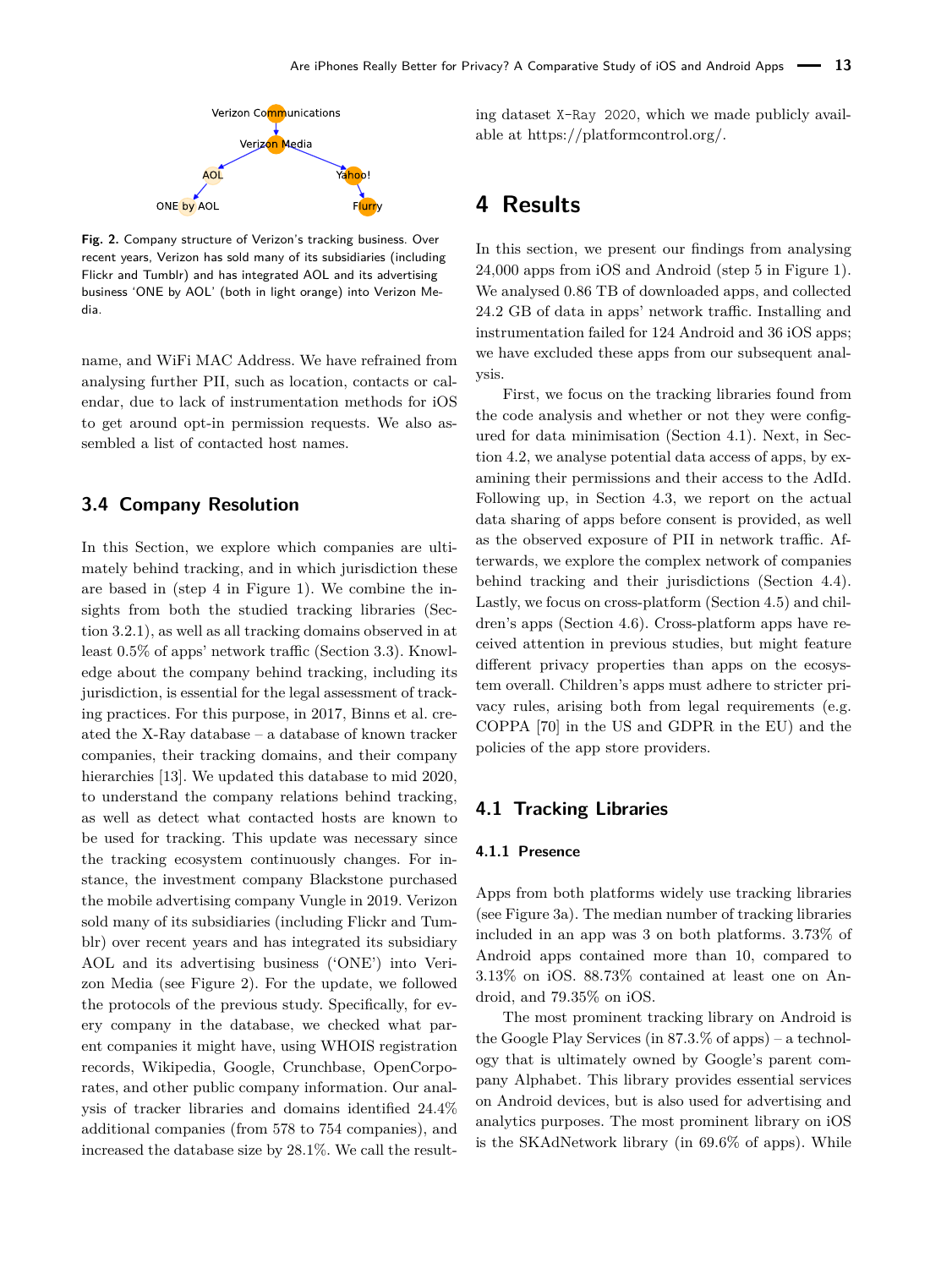<span id="page-8-0"></span>

**(a)** Top tracking libraries in app code.

**(b)** Top tracking hosts contacted at first app start.

**Fig. 3.** Third-party libraries and contacted tracking domains of apps, as well as the companies owning them (in brackets). Shown are the top 15 tracking libraries and domains from each platform.

part of Apple's privacy-preserving advertising attribution system, this library discloses information about what ads a user clicked on to Apple, from which Apple could (theoretically) build user profiles for its own advertising system. Google's advertising library ('Ad-Mob') ranks second on Android, and occurs in 61.7% of apps. One factor driving the adoption of this library on Android might be that it not only helps developers show ads, but also provides easy access to the AdId (although developers could also implement this manually). However, this dual use of the tracking library might increase Google's reach over the mobile advertising system, by incentivising the use of AdMob. Google Firebase is the second most popular tracking library on iOS, occurring in 53.9% of apps, as compared to 57.6% on Android. Facebook (recently renamed 'Meta'), the second largest tracker company, has a far smaller reach than Google, and is only present in 28.0% of apps on Android and 25.5% on iOS. Few tracking services are more popular on iOS: Google Crashlytics occurred in 31.8% of apps, and 23.8% on Android. MoPub, a Twitter-owned advertising service, was present in 4.71% of iOS apps, and 4.25% on Android. Overall, tracking services are widespread on both ecosystems, but slightly more so on Android, likely in part due to Google's dual role as a dominant

advertising company and platform gatekeeper on Android. However, Google also has a significant presence on iOS, highlighting its dominance in both smartphone ecosystems.

We note that certain libraries have sub-components which can be loaded individually and have different consequences on privacy. For instance, both Google Play Services and Google Firebase bundle a range of different services, from which developers can choose. Further, certain libraries provide configuration options that also affect privacy. While we do not consider all the subcomponents of libraries in this study, we do analyse the libraries' configurations, as discussed in the next Section.

#### **4.1.2 Configuration for Data Minimisation**

Only a small fraction of apps made use of dataminimising SDK settings in their manifest files, e.g. to retrieve user consent before sharing data with trackers. At the same time, 'data minimisation' is one of the key principles of GDPR, as laid out in Article 5, and user opt-in is required prior to app tracking in the EU and UK [\[45\]](#page-17-21). However, we found that the vast majority of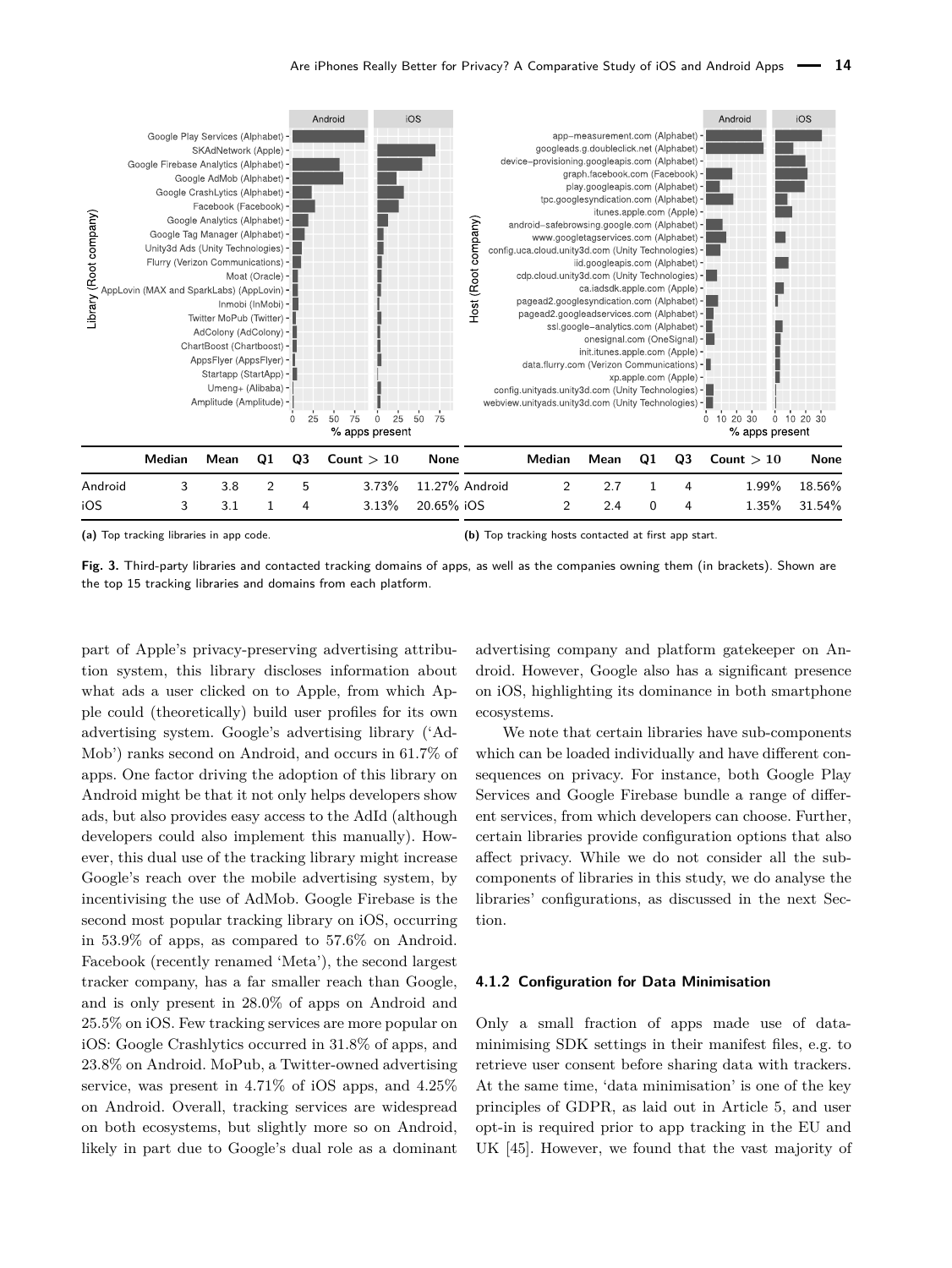developers did not change trackers' *default options* that might lead to more data sharing than necessary.

Among the apps that used Google AdMob, 2.2% of apps on iOS and 0.8% on Android chose to delay data collection. Among the apps using the Facebook SDK, less than  $5\%$   $(2.3\%$  on Android,  $4.6\%$  on iOS) had delayed the sending of app events, less than 1% (0.4% on Android, 0.9% on iOS) had delayed the SDK initialisation, and less than 4% had disabled the collection of the AdId (0.9% on Android, 3.0% on iOS). Among apps using Google Firebase, 0.5% had permanently deactivated analytics on Android and 0.4% on iOS, 1.2% had disabled the collection of the AdId on Android and 0.1% on iOS, and 1.2% had delayed the Firebase data collection on Android and 0.5% on iOS.

### <span id="page-9-0"></span>**4.2 Data Access**

#### <span id="page-9-2"></span>**4.2.1 AdId Access**

Potential access to the AdId was more widespread among Android apps than iOS ones. Among the studied apps, 86.1% of Android apps could access the AdId, 42.7% on iOS, allowing them to track individuals across apps easily.

Advertising and AdId access were often linked. Of those apps with Google AdMob, 100% on iOS and 99.6% on Android had access to the AdId. We had similar results for the next most popular advertising services: of apps with Unity3d Ads, more than 99% of apps accessed the AdID; similarly for Moat (100% of apps), and Inmobi (more than 94% of apps). Conversely, about 71.3% of Android apps and 53.4% of iOS apps with AdId access used Google AdMob, but less than 20% used Unity3d Ads, Moat or Inmobi. If we assume, for the sake of argument, that an app shows personalised ads if and only if it has AdId access (because there is hardly any reason for apps not use the AdId for personalised ads), this suggests that Google AdMob was present in the majority of apps with personalised ads. This points to a high *market concentration* towards Google in the digital advertising market – which is coming under increasing scrutiny by the competition regulators and policy makers [\[16,](#page-16-19) [21\]](#page-16-4).

One reason for the differences in AdId access might be the restrictions set by the platforms themselves. Apple is taking steps against the use of the AdId, which is often linked to advertising. On submission to the Apple App Store, app publishers have long had to declare that their app only uses the AdId for certain, specific reasons related to advertising. Additionally, Apple allows iOS users to prevent all apps from accessing the AdId, and even asks for explicit opt-in as of iOS 14.5. Google does not currently allow users to prevent apps from accessing the AdId on Android.

#### <span id="page-9-1"></span>**4.2.2 Permissions**

**Most Prevalent Permissions.** Figure [4a](#page-10-0) shows the most prevalent permissions on both platforms, and whether these require opt-in. The most common permissions on Android are INTERNET and ACCESS\_NETWORK\_STATE, both requested by more than 90% of apps and related to Internet access. A similar permission does not exist on iOS. The most common 'dangerous' permissions (requiring user opt-in) on Android are related to storing and reading information on the external storage, WRITE\_EXTERNAL\_STORAGE and READ\_EXTERNAL\_STORAGE. Such external storage exists on iOS as well, but apps access it through a systemprovided 'Files' dialog. PhotoLibrary (for photo access) is the most common permission on iOS. Although a similar permission (CAMERA) exists on Android, apps do not have to request it, but can rather invoke the camera application on the phone to take a picture directly. This potentially explains some of the differences in the number of camera-related permission requests between Android and iOS. The iOS PhotoLibrary permission was an outlier from the overall observation that iOS apps needed more permissions and was as prevalent (about 60% of apps) as the WRITE\_EXTERNAL\_STORAGE permission on Android, possibly because the most common usage of file access is processing photos (e.g. in social media or photography apps). Access to external storage can be a privacy risk since it can enable unexpected data exposure and tracking across apps [\[57\]](#page-18-13). Because of this, Google has been restricting access to external storage ever more with recent versions of Android and Apple has never allowed direct access to file storage.

**Cross-Platform Permissions.** All cross-platform permissions were more common on iOS than on Android, see Figure [4b.](#page-10-0) The most common were Camera and Location. Both were included by about 50% of iOS apps (Camera 56.3%, Location 49.2%), and less than a third of Android apps (Camera 21.2%, Location 28.0%). iOS apps also accessed the Calendar and Contacts permissions more often than Android apps (25.2% vs. 3.2% for Calendar; 16.1% vs. 6.4% for Contacts). Note that Android differentiates between read and write access for the Contacts and Calendar permission. The studied Android apps with Calendar access usually had both read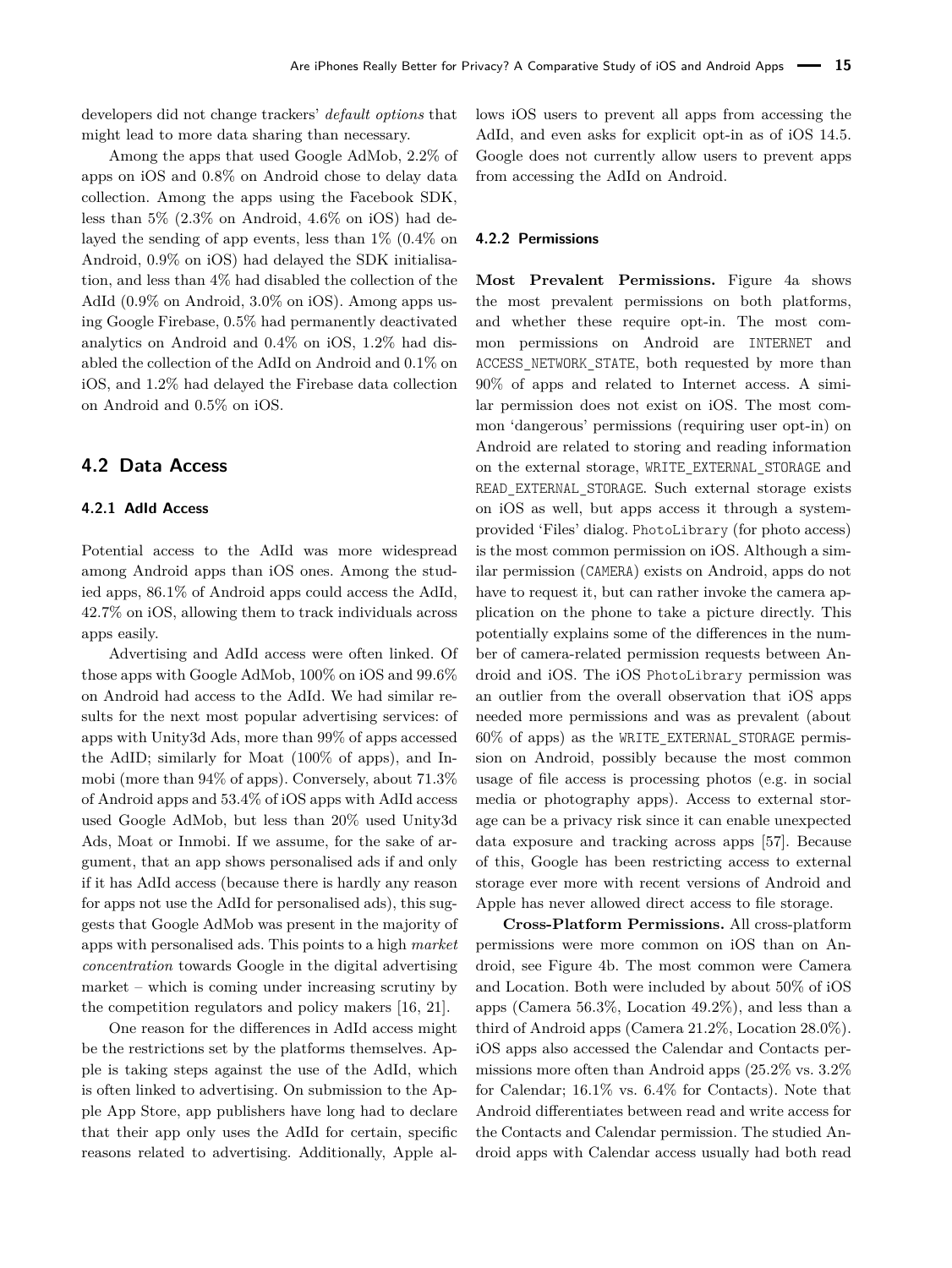<span id="page-10-0"></span>

| 98.7 |          |                            |      |   | Camera -     |                                                                                                         |
|------|----------|----------------------------|------|---|--------------|---------------------------------------------------------------------------------------------------------|
|      | $\times$ | PhotoLibrary               | 58.0 | ✓ |              |                                                                                                         |
| 94.5 | $\times$ | Camera                     | 56.3 | ✓ | Location -   |                                                                                                         |
| 70.0 | $\times$ | LocationWhenInUse          | 47.7 | ✓ |              |                                                                                                         |
| 63.4 | ✓        | LocationAlways             | 31.4 | ✓ | Microphone - |                                                                                                         |
| 41.4 | ✓        | PhotoLibraryAdd            | 27.4 | ✓ |              |                                                                                                         |
| 40.0 | $\times$ | Microphone                 | 26.2 | ✓ | Calendar-    |                                                                                                         |
| 35.8 | $\times$ | Calendars                  | 25.2 | ✓ |              |                                                                                                         |
| 26.5 | $\times$ | LocationAlwaysAndWhenInUse | 16.8 | ✓ | Bluetooth -  |                                                                                                         |
| 26.1 | ✓        | BluetoothPeripheral        | 16.4 | ✓ |              |                                                                                                         |
| 24.8 | ✓        | Contacts                   | 16.1 | ✓ | Contacts -   |                                                                                                         |
| 21.5 | ✓        | Motion                     | 8.0  | ✓ |              |                                                                                                         |
| 21.4 | ✓        | Location                   | 7.5  | ✓ | Motion -     |                                                                                                         |
| 12.1 | $\times$ | AppleMusic                 | 7.1  | ✓ |              |                                                                                                         |
| 10.1 | ✓        | <b>BluetoothAlways</b>     | 6.8  | ✓ |              |                                                                                                         |
| 9.7  | ✓        | FaceID                     | 6.1  | ✓ |              |                                                                                                         |
|      | .        |                            |      |   |              | iOS<br>Android<br>20<br>40<br>(b) Percentage of apps requesting<br>opt-in permissions. iOS apps consis- |

**(a)** Most common permissions on iOS and Android.



tently included more than Android.

**Fig. 4.** Top permissions on Android and iOS. All permissions on iOS require opt-in, only 'dangerous' ones on Android.

 $(95.0\%)$  and write  $(94.5\%)$  access. Of those with Contacts access, 97.6% had read and 47.1% write access, underlining the potential value of separating read and write permissions. Motion was the least common crossplatform permission, present in 8.0% of iOS apps and 1.4% of Android apps.

To seek further explanations on why iOS apps request camera and location access more frequently than Android apps, we first checked the categories of the apps in our dataset. Our intuition was that iOS apps would more frequently fall into categories related to photography and navigation, but that was not the case. Next, we checked the required permissions of the top 15 tracking libraries. However, we did not find any differences, except for AdColony, which requests different permissions on Android and iOS, but has a relatively small market share. Finally, we measured how many apps mentioned the terms 'photo' or 'camera' in their description on the respective app store. Including only those descriptions that were in English (according to the langdetect Python library [\[64\]](#page-18-22)), 14.0% of apps on Android and 11.8% of apps on iOS mentioned either term. However, the median length of descriptions in English was substantially higher on Android (1032 characters) compared to iOS (761 characters) and only 72.7% of iOS app descriptions were actually in English (81.6% on Android), making it difficult to interpret these observations.

**Summary.** Android has many permissions that have no equivalent on iOS, and thus Android apps can *appear* to be more privileged than their iOS counterparts, but on closer examination, they are simply asking for permissions to access resources which are not restricted on iOS (e.g. Internet access and network state). Further, iOS apps showed substantially higher levels of cross-platform permissions that both Apple and Google deem as particularly dangerous and require user opt-in. This can be a reason for concern. Once a permission is granted, an app can usually access sensitive data anytime without the user's knowledge.

From our analysis, it does not seem like the distribution of apps on the app stores, or the different permission requirements of tracking libraries on either platform are the main drivers behind the observed differences in permission use. Instead, there are a range of architectural differences between the platforms that might lead to increased use of opt-in permissions on iOS. One important factor might be that Android allows for deeper integration between apps, through its powerful *intent system*. Android apps can call specific functionality of other apps, and listen for return values. In the past, Android apps have also been observed to use side channels to circumvent the permission system [\[57\]](#page-18-13), which underlines the potentially deep integration between Android apps. By contrast, iOS only allows for very limited cross-app communication. This might mean that a higher number of dangerous cross-platform permissions on iOS might actually be positive for privacy, since it reflects higher encapsulation of apps.

There has also been a wealth of research into Android's permission system in the past, and much less so on iOS; this, in conjunction with disclosures of permissions on the Google Play Store (but traditionally not so on the App Store), might have made Android developers more cautious about declaring permissions – particularly those that require explicit opt-in.

In sum, there are a variety of aspects – including differences in software architecture, developer attitudes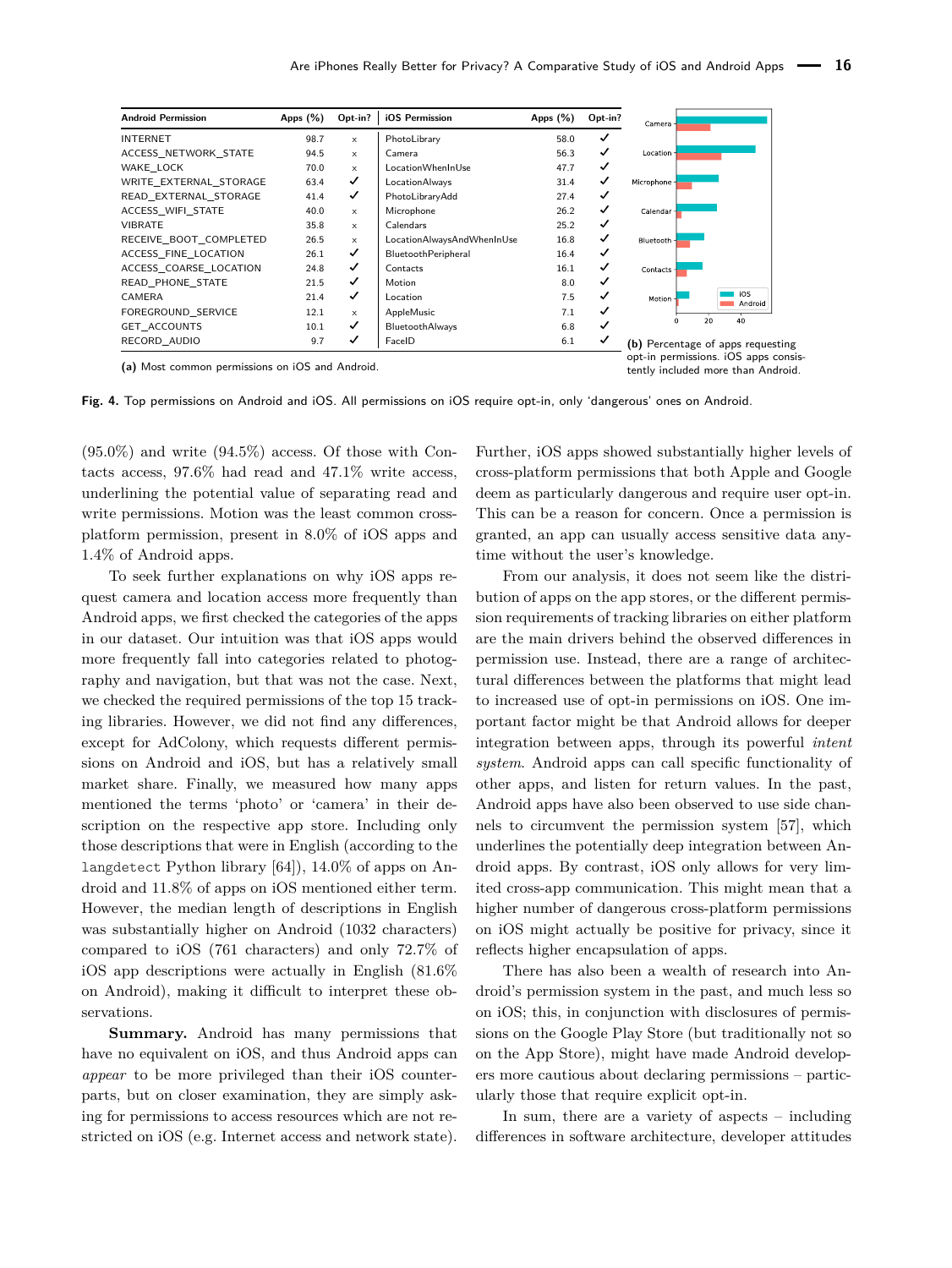and practices, and socioeconomics of end-users – that drive permission use on either platform. We leave it for future work to disentangle these aspects further.

# <span id="page-11-0"></span>**4.3 Data Sharing**

### **4.3.1 Before Consent**

We now turn to the data sharing in apps' network traffic, before any user interaction. While in this section we do not analyse what personal data is shared, tracker companies necessarily receive the user's IP address from any connections, which itself can classify as personal data under EU law [\[29\]](#page-17-25) and can be used for tracking purposes [\[34\]](#page-17-26). Our results are shown in Figure [3b.](#page-8-0)

The average app on both platforms contacted similar numbers of tracking domains (2.7 on Android, and 2.4 on iOS). 18.6% of Android apps and 31.5% of iOS apps did not contact any tracking domains at the app start. The most popular domain (googleads.g.doubleclick.net) on Android was related to Google's advertising business – contacted by 37.6% of Android apps, and 11.9% on iOS. The most popular domain on iOS was related to Google's analytics services (app-measurement.com) – contacted by 30.7% of apps on iOS, and 36.4% on Android. Facebook services were contacted by more iOS apps (21.2%) than on Android (17.2%). Some iOS apps additionally exchange data about app installs (itunes.apple.com) and ad attribution (ca.iadsdk.apple.com) with Apple. These services are unique to the Apple ecosystem, and do not exist on Android. As observed in the previous section, advertising services seem more popular on Android than on iOS, by a factor of roughly 2 (e.g. \*.doubleclick.net, \*.googlesyndication.com, unityads.unity3d.com).

**Widespread Tracking without Legally Required Consent.** Overall, we find that data sharing with tracker companies before any user interaction is common on both platforms. However, EU and UK law requires user consent before third-party tracking can take place [\[45\]](#page-17-21). This suggests potentially widespread violations of applicable data protection law (in 81.44% of Android apps, and 68.46% of iOS apps). While most of this data sharing can be attributed to Google, other companies, such as Facebook and Unity, also receive data for tracking purposes. Moreover, tracking by Google also happens widely on iOS where, unlike on Android, a user would not have given consent as part of the device set-up process.

<span id="page-11-2"></span>

**Fig. 5.** Root companies that are ultimately behind tracking.

#### **4.3.2 PII Exposure**

We found that more Android apps shared the AdId over the Internet (55.4% on Android, and 31.0% on iOS). The reduced sharing of the AdId on iOS might be related to the reduced prominence of AdId access in iOS apps as found in our static analysis, and the stricter policies by Apple regarding AdId use (see Section [4.2.2\)](#page-9-1). 85.1% of Android and 61.4% of iOS apps shared the model and phone name over the Internet, which can be used as part of device fingerprinting.

Android apps also shared other system identifiers, including the Android ID (18.2% of apps), the IMEI  $(1.3\% \text{ of apps})$ , the Serial number  $(1.1\% \text{ of apps})$  and the WiFi MAC Address (0.6% of apps). We note that these identifiers are no longer accessible as of Android 10. We did not find equivalent identifiers in iOS network traffic; iOS has long deprecated access to permanent identifiers (UDID with iOS 6 in 2012 and MAC Address with iOS 7 in 2013).

### <span id="page-11-1"></span>**4.4 Tracker Companies**

**Owners of Tracking Technology.** Since many tracker companies belong to a larger consortium of companies (see Figure [2](#page-7-2) for the example of Verizon), we now consider what parent companies ultimately own the tracking technology, i.e. the *root companies* behind tracker companies. We report these root companies from com-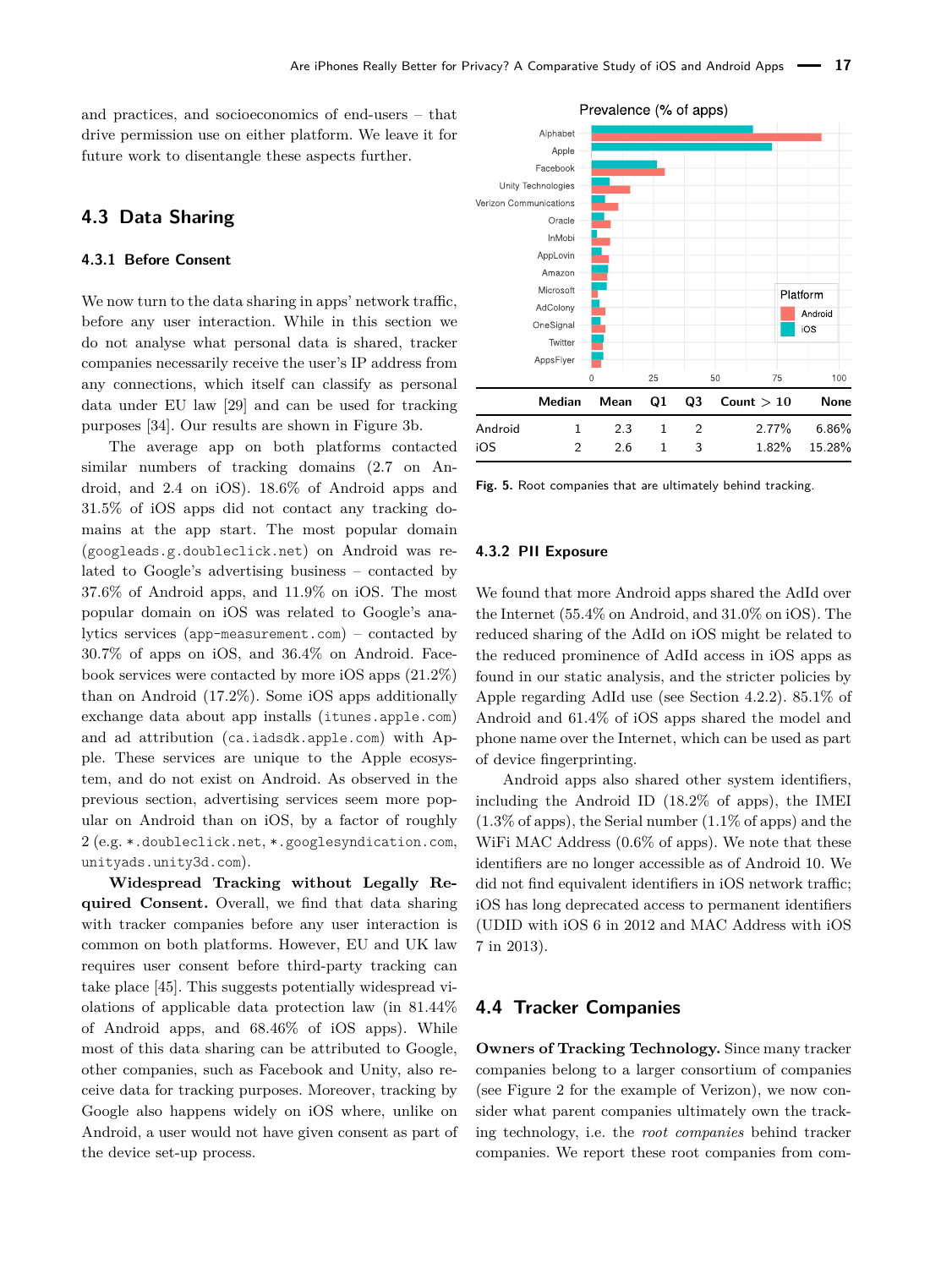<span id="page-12-1"></span>

**Fig. 6.** Visualisation of third-party tracking across platforms, root companies, and the jurisdictions of these root companies.

bining the observations from our static and traffic analysis, and checking against our X-Ray 2020 (see Section [3.4\)](#page-7-1).

Figure [5](#page-11-2) shows both the prevalence of root parents (i.e. their share among all apps), as well as descriptive statistics. The median number of companies was 1 on Android, 2 on iOS. This reflects the fact that Google is prominent in data collection from apps on both platforms, but Apple only on iOS. The maximum number of companies was 21 on Android, and 23 on iOS.

The overwhelming share of apps share data with one or more tracker companies ultimately owned by Alphabet, the parent company of Google, as can be seen from Figure [5.](#page-11-2) This company can collect data from nearly 100% of Android apps, and has its tracking libraries integrated into them. Apple can collect tracking data (mainly about users' interactions with in-app ads and purchases) from more than two thirds of apps. Next most common is Facebook, which has a similar presence on both platforms, and slightly more so on Android. Tracker companies owned by Unity and Verizon can be contacted by roughly twice as many Android apps than iOS ones. Beyond these larger companies, a range of smaller specialised tracker companies (including InMobi, AppLovin, AdColony) engage in smartphone tracking. These can potentially pose unexpected privacy risks, since they attract much less scrutiny by regulators and the interested public.

**Countries of Tracker Companies.** Based upon the X-Ray 2020 database, which contains company jurisdictions, we now can analyse in what countries the companies behind app tracking are based (including both subsidiary and root parent). This is visualised in Figure [6](#page-12-1) (root parents only).

The US is the most prominent jurisdiction for tracker companies. 93.3% of Android apps and 83.5% of iOS apps can send data to a US-based company. The next most common destinations are China on iOS (9.5% of iOS apps; 4.8% on Android) and India on Android (7.45% of iOS apps; 2.23% on Android). These destinations highlight the global distribution models of both the Apple and Google ecosystem. While Google Play has a large user base in India, it is not available in China where instead numerous other app stores compete [\[78\]](#page-18-2). Conversely, the Apple App Store is available in China, and is the only authorised app marketplace on iOS. Germany and Russia are the only other countries whose root tracker companies reach more than 2% of apps on iOS or Android.

While we downloaded apps from the UK app store, the most commonly contacted tracking countries are based outside the UK and EU. This can give rise to potential violations of EU and UK data protection law, since the exchange of personal data beyond the EU / UK is only legal if special safeguards are put in place, or an *adequacy decision* by the European Commission (or its UK equivalent) exists [\[12,](#page-16-0) [14\]](#page-16-20). However, such adequacy decisions do not exist for the three most common jurisdictions of tracker companies, namely the US, China and India. According to our data, the exchange of data with companies based in countries without an adequacy decision seems similarly widespread on both Android and iOS.

# <span id="page-12-0"></span>**4.5 Cross-Platform Apps**

Many previous studies pursuing cross-platform app analysis (i.e. analysing both Android and iOS apps) focused on those apps that exist on both platforms. However, there has been limited discussion of how the characteristics of those *cross-platform apps* might differ from those of the average app on either platform. Our data suggests notable differences.

Table [2](#page-13-1) shows a comparison between cross-platform and all apps across a range of privacy indicators (and also children's apps, which are discussed in the next Section). All privacy indicators show worse properties than for all apps: data sharing with tracker companies,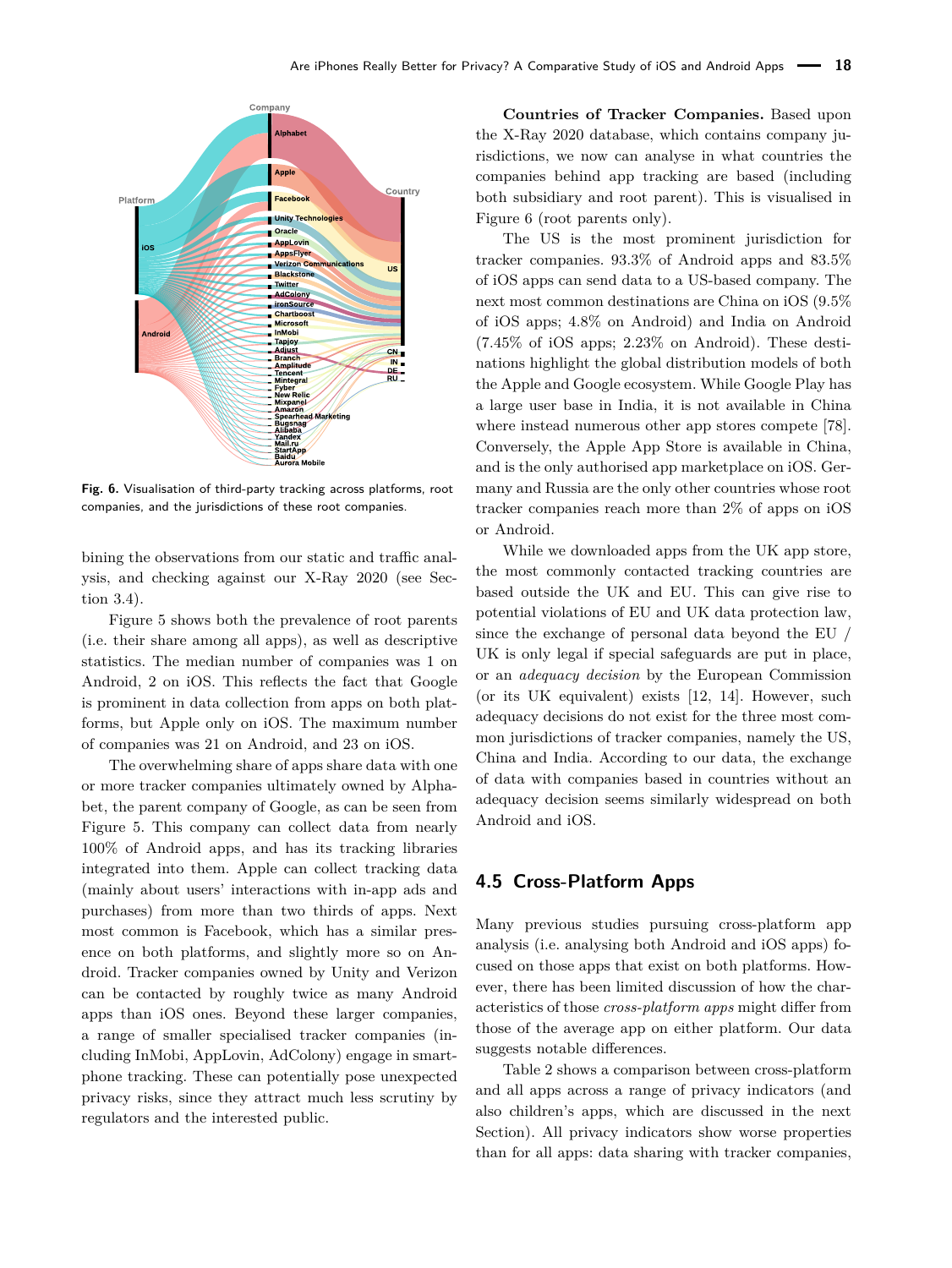<span id="page-13-1"></span>

| <b>Platform</b>           | Android          |                  |                  | iOS           |                |                 |  |
|---------------------------|------------------|------------------|------------------|---------------|----------------|-----------------|--|
| Category                  | ΑIΙ              | Cross-Platform   | <b>Children</b>  | All           | Cross-Platform | <b>Children</b> |  |
| <b>Total Number</b>       | 11876            | 1623             | 371              | 11964         | 1534           | 109             |  |
| Root Tracker companies    | 2.3              | 2.8              | 2.7              | 2.6           | 3.3            | 2.4             |  |
| Permissions (Cross-Pltf.) | 11.0(0.8)        | 14.3(1.2)        | 6.9(0.2)         | 3.7(2.0)      | 4.0(2.1)       | 2.7(1.4)        |  |
| Location Permission       | 28.0%            | 41.1%            | $3.8\%$          | 49.2%         | 53.1%          | 26.6%           |  |
| Adld access (in traffic)  | $86.1\%$ (55.4%) | $84.4\%$ (64.3%) | $89.8\%$ (59.3%) | 42.7% (30.9%) | 49.9% (38.3%)  | 50.5% (24.8%)   |  |

**Table 2.** Comparative statistics for all, cross-platform and children's apps on iOS and Android. Since iOS and Android have permissions of different kinds and absolute numbers, we also provide means both for all and cross-platform permissions (as defined in Section [3.2.3\)](#page-6-1). Column-wise maxima in bold.

the presence of permissions, potential access to location, and the communication of the AdId over the Internet were increased among cross-platform apps. On Android, cross-platform apps could share data with 2.8 companies on average, compared to 2.3 in the total Android sample. The difference of 0*.*5 in the average number of companies is statistically significant ( $p < 0.001$ , permutation test with 10,000 permutations). Their iOS counterparts could share with 3.3 companies on average (compared to 2.6 in the total iOS sample,  $p < 0.001$ ). The mean number of permissions was increased from 11.0 to 14.3 on Android (*p <* 0*.*001), and from 3.7 to 4.0 on iOS  $(p = 0.003)$ . When focusing on cross-platform permissions, the figure was increased from 0.8 to 1.2 on Android  $(p < 0.001)$ , and from 2.0 to 2.1 on iOS  $(p = 0.007)$ . Apps had a similar level of AdId access on Android than across all apps  $(p = 0.06)$ . However, more apps (64.3% in cross-platform apps compared to 55.4%) were observed to share the AdId over the Internet ( $p < 0.001$ ). Similarly, the proportion of apps that share the AdId over the Internet was increased from 30.9% to 38.3% on iOS (*p <* 0*.*001).

The reason for the higher amount of tracking in cross-platform apps may be due to increased popularity, and thereby heightened financial interest in data collection for advertising and analytics purposes. This makes it not only more valuable to use user data for advertising and other purposes, but also to develop an app for both platforms in the first place. Indeed, manual analysis showed that among the top 100 apps from the UK app stores on Android and iOS, 92% existed for both platforms. The more popular an app, the more likely it seems to be available on both platforms and the more likely it is to use a greater number of tracking services.

# <span id="page-13-0"></span>**4.6 Apps for Children**

Children enjoy special protections under data protection laws in many jurisdictions, including COPPA in the US and the GDPR in the EU and UK. Among other legal requirements, US, EU and UK law require parental consent for many data collection activities involving children. The UK's Age appropriate design code explicitly prohibits the use of profiling technologies without prior consent [\[43\]](#page-17-27). In addition to the legal requirements, Apple and Google impose contractual obligations on children's apps on their app stores. As such, the study of children's apps not only allows us to assess the practices of apps aimed at particularly vulnerable users, but also serves as a useful case study for the efficacy of privacy rules imposed by policy makers and app platforms. Both app stores offer a dedicated section for children apps, known as the *Kids* category on the Apple App Store and the *Designed for Families* program on the Google Play Store. 109 iOS apps (0.9%) and 371 Android apps (3.1%) from our dataset fell into these categories. While this dataset is much smaller than in the previous sections, our analysis of this subset suggests that worrying privacy practices are not absent from children's apps, see Table [2.](#page-13-1)

**Tracking.** On average, tracking – in terms of the root companies present – was more widespread in Android apps for children than across all apps  $(p = 0.02,$ using a permutation test with 10*,* 000 permutations and the difference in mean as our test statistic), but not so for iOS (*p* = 0*.*41, 95% CI [2*.*05*,* 2*.*76]). Most of this tracking is related to analytics purposes on iOS. 84.4% of iOS apps contained Apple's SKAdNetwork (compared to 69.9% across all iOS apps), which is used for ad attribution. The next most common tracking libraries in children's apps on iOS are Google Firebase Analytics (40.4%, compared to 54.7% on Android), Google Crashlytics (22.0%, compared to 14.0% on Android), and the Facebook SDK (13.8%, compared to 17.8% on Android).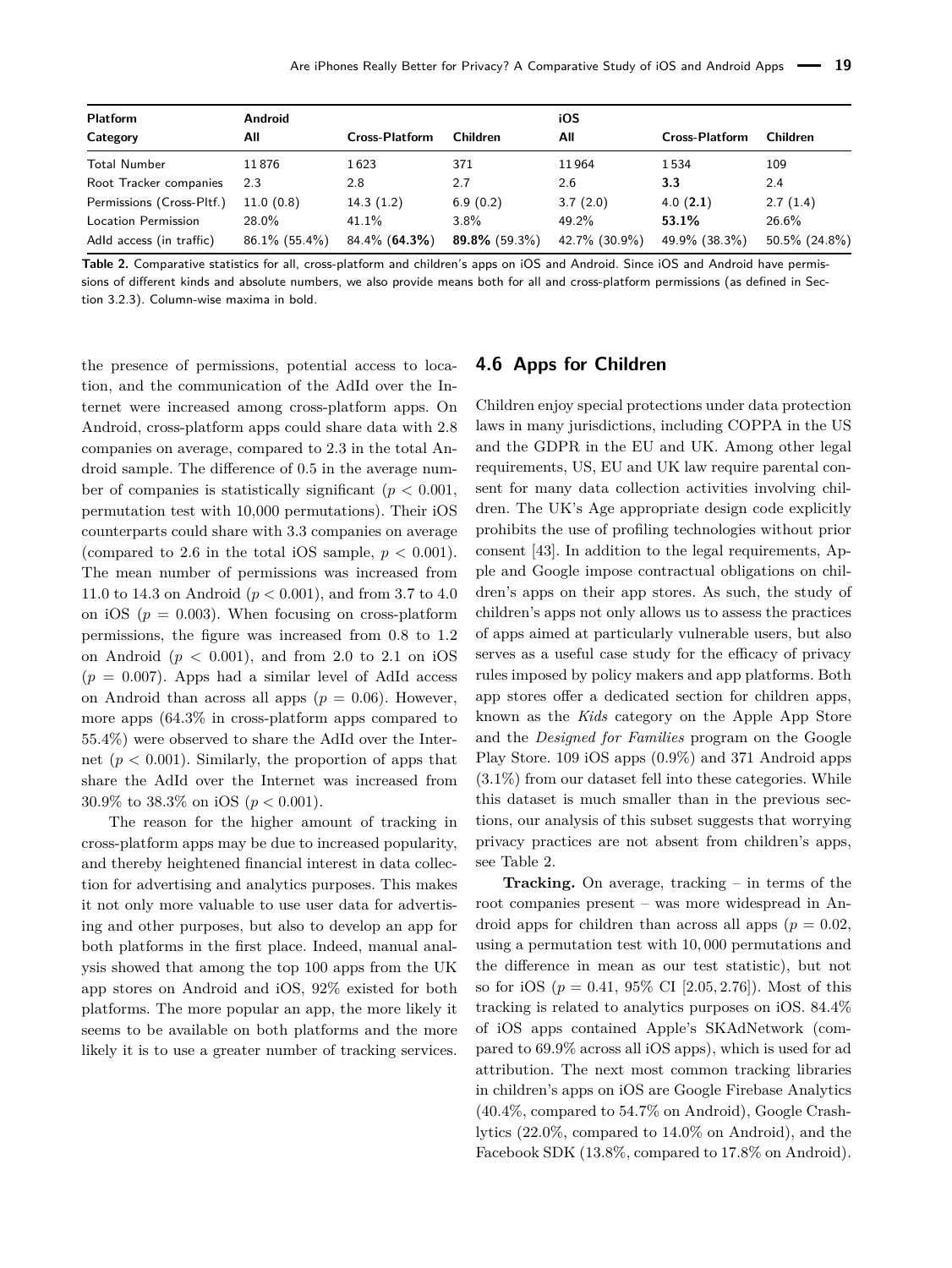As for Android, the most commonly contacted domain (50.4% of apps) was googleads.g.doubleclick.net, which belongs to Google's advertising business. 71.7% of Android children's apps contained Google AdMob (compared to 14.7% on iOS); Unity3d Ads was present in 27.0% of Android children's apps (compared to 6.42% on iOS).

**AdId.** The increased prevalence of advertisingrelated tracking in children's apps on Android is consistent with the fact that more children's apps on Android were observed to share the AdId over the Internet compared to all apps  $(59.3\% \text{ compared to } 55.5\%, p = 0.14,$ 95% CI [54*.*3*,* 64*.*3]), but not so on iOS (24.8% compared to  $30.9\%$ ,  $p = 0.17$ ,  $95\%$  CI [16.4, 33.0]) – these observed differences were not statistically significant, but the 95% confidence intervals still point to common sharing of this identifier over the Internet. The differences in AdId access between the platforms, and potentially the lower proportions of children's apps on the App Store might stem from a differing stringency of privacy rules on the two app stores. Apple started to restrict third-party data collection from children's apps [\[7\]](#page-16-21) from June 2019 onwards. Children's apps 'may not send personally identifiable information or device information to third parties' [\[6\]](#page-16-22), which includes personalised advertising. While the Google Play Store also bans personalised ads in children's apps, the sharing of personally identifiable or device information is not expressly prohibited [\[36\]](#page-17-28).

**Permissions.** Permission use was, on average, lower than across all apps (*p <* 0*.*01), which could hint at improved privacy properties in children's apps. At the same time, more than one quarter of children's apps on iOS (26.6%, compared to 49.2% across all apps,  $p < 0.001$ , and  $3.8\%$  (compared to  $28.0\%$  across all apps,  $p < 0.001$  on Android request location access. These results reflect the fact that Google Play apps in the Family category are not allowed to access location [\[36\]](#page-17-28).

It remains unclear from our data 1) why a minority of Android apps still declare the location permissions in their app manifest, and 2) whether some apps might obtain user location in other ways, e.g. through sidechannels [\[57\]](#page-18-13).

**Conclusions.** The study of children's apps revealed that many share data, including unique identifiers, with tracker companies – both on Android and iOS. The sharing of data with advertising services, including unique user identifiers, tended to be more common on Android than on iOS  $(p < 0.001)$ . At the same time, iOS apps contained the location permission seven times more often than their Android counterparts

(*p <* 0*.*001), which can lead to unexpected disclosures of GPS data from children. Data sharing with third parties often takes place without the necessary parental consent, and despite privacy laws and the policies of the platforms. Not all comparisons between the subset of children's apps and all apps were statistical significant, but even where this was not the case, the reported 95% confidence intervals still underlined that worrying data practices are common in children's apps.

# <span id="page-14-0"></span>**5 Limitations**

It is important to highlight certain limitations of our methodology. We do not cover all apps available in each app store, only a (large) subset of free apps. Our sampling method relies on the app stores' search functionality, which might be biased differently on each platform. We excluded apps that were last updated before 2018, assuming that these are not widely used anymore. The results of our code analysis must be interpreted with care, since not all parts of an app might be invoked in practice – an inherent limitation of this type of analysis. We used off-device network analysis, which may wrongly attribute some communications; we minimised the impact of this by disabling pre-installed apps if possible. We also used jailbreaking on iOS and rooting on Android to circumvent certificate validation, which might make some apps alter their behaviour. For network analysis, we used a phone running Android 7, which was somewhat outdated at the time of data collection, but still widely used [\[67\]](#page-18-23). Compared to other research studies, we did not interact with the studied apps, so as to analyse data sharing without user consent. We also did not analyse interdependent privacy, i.e. how information disclosed from one individual might affect someone else. In all parts of our analysis, we consider all apps equally, regardless of popularity [\[13\]](#page-16-1) and usage time [\[74\]](#page-18-24), both of which can impact user privacy. Likewise, we treat all tracking domains, libraries and companies equally, though they might pose different risks to users.

# <span id="page-14-1"></span>**6 Conclusions & Future Work**

While it has been argued that the choice of smartphone architecture might protect user privacy, no clear winner between iOS and Android emerges from our analysis. Data sharing for tracking purposes was common on both platforms. Android apps tended to share the AdId,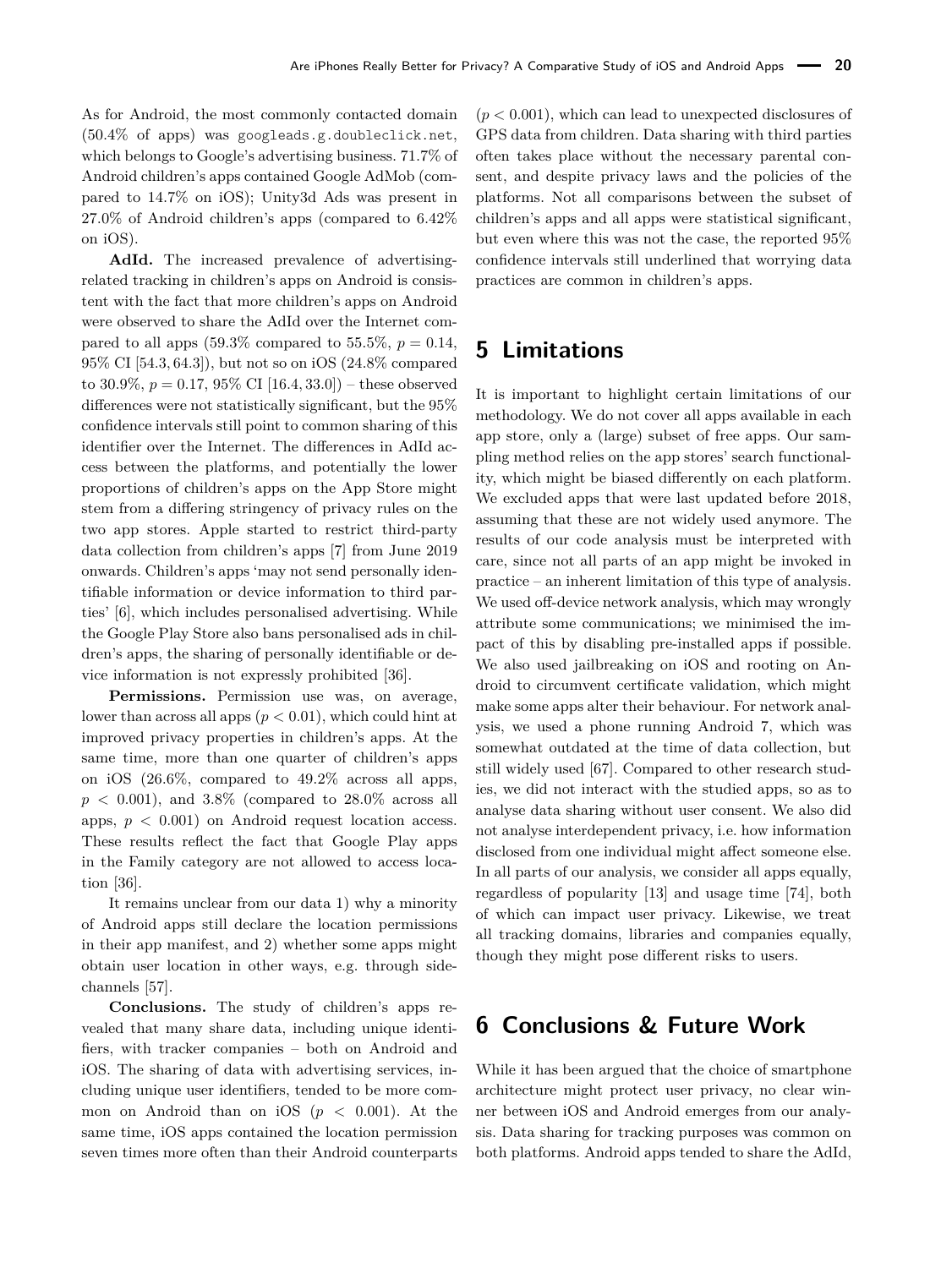which can be used for tracking users across apps, more often than iOS apps  $(p < 0.001)$ . Permissions, that both Apple and Google deem as particularly dangerous and require user opt-in, were more common among iOS apps (although Android also has a greater range of permissions deemed 'not dangerous' and do not require opt-in).

**Compliance Issues.** Across all studied apps, our study highlights widespread potential infringements of US, EU and UK data protection and privacy laws. Apps widely use third-party tracking without user consent, lack parental consent before sharing PII with thirdparties in children's apps, share more data with trackers than necessary, and send personal data to countries without an adequate level of data protection.

A fundamental compliance issue is the lack of transparency around apps' data practices. Data protection law obliges apps to disclose their data practices adequately (e.g. Article 13 GDPR). Privacy policies are one way to do this, but are often inadequate [\[53,](#page-17-2) [58,](#page-18-25) [60,](#page-18-5) [80\]](#page-18-3). At the same time, design decisions by Apple and Google hinder the interested public from independently assessing the privacy practices of apps. Apple even applies encryption to all iOS apps and widely uses proprietary technologies, thereby driving researchers analysing iOS apps into legal grey areas. On Android, Google has banned the installation of root certificates in unmodified versions of Android (which is necessary to assess apps' network communications), enabled app obfuscation in release builds by default, and has been taking measures against those who modify their Android device with its SafetyNet (even if this is for research purposes). These new hurdles to app privacy research are in potential conflict with the transparency obligations under data protection and privacy laws.

**Apple's and Google's Conflict of Interests.** Since the platforms take a share of any sales through the app stores (up to 30%), both Apple and Google have a natural interest in creating business opportunities for app publishers, and letting them collect data about users to drive such sales. Apple's AdId policies might actively encourage certain app monetisation models to its own benefit (Section [4.2.1\)](#page-9-2). Our study also underlined the high market share of Google in mobile display advertising, which itself relies on the collection of user data. Google Ads was potentially present in more than half of apps with ads on both iOS and Android (Section [4.2.1\)](#page-9-2).

The study of children's apps further illustrated the conflict of interests that app platforms face between user privacy and revenues. Both platforms have policies to limit data collection and advertising in children's apps.

Despite this, access to unique device identifiers, specifically the AdId, and the user location was still common in children's apps. 27% of children's apps on iOS could request the user location, and 4% on Android. About 59% of Android apps shared the AdId with third-parties over the Internet, 25% on iOS. This can be used to build fine-grained profiles about children, putting them at risk [\[25\]](#page-16-23).

As a result of these conflicts of interests, Google's and Apple's business practices are currently being investigated by competition regulators worldwide, including in the US [\[71,](#page-18-11) [72\]](#page-18-12), the EU [\[28\]](#page-17-3), Germany [\[16\]](#page-16-19), and the UK [\[21\]](#page-16-4). Indeed, the US Department of Justice is currently investigating potentially anti-competitive and illegal contracts between the two companies [\[71\]](#page-18-11).

**Suggestions.** App platforms are well-positioned to protect user privacy [\[38,](#page-17-6) [42,](#page-17-4) [73\]](#page-18-26), but targeted regulation of app platforms remains largely absent [\[73\]](#page-18-26). This stresses the need for increased transparency around apps' practices. More transparency could also help build trust around the changing takes by platforms on user privacy, including the scanning of users' photo libraries for Child Sexual Abuse Material (CSAM) as recently proposed by Apple [\[1,](#page-16-24) [8\]](#page-16-25). In the meantime, transparency around the privacy practices of apps will remain a challenging target to analyse, as will creating accountability for privacy malpractices. The tools developed in this work seek to foster discussion on regulatory and transparency issues around app privacy, and we share all our tools and data publicly to support such work at [https://platformcontrol.org/.](https://platformcontrol.org/)

**Future Work.** To mitigate privacy concerns around the use of user tracking, Apple has begun imposing stricter privacy rules since the introduction of iOS 14, including the provision of privacy labels on the App Store and a mandatory opt-in to tracking. We will assess the impact of these policy changes in future work. Another important field for further study is the development of a cross-platform app instrumentation tool. Further research is also needed to develop a holistic approach for the assessment of compliance of mobile apps.

# **Acknowledgements**

We thank the anonymous reviewers of the Privacy Enhancing Technologies Symposium, our shepherd Arnaud Legout, Ulrik Lyngs, Jun Zhao, Claudine Tinsman and Martin J Kraemer.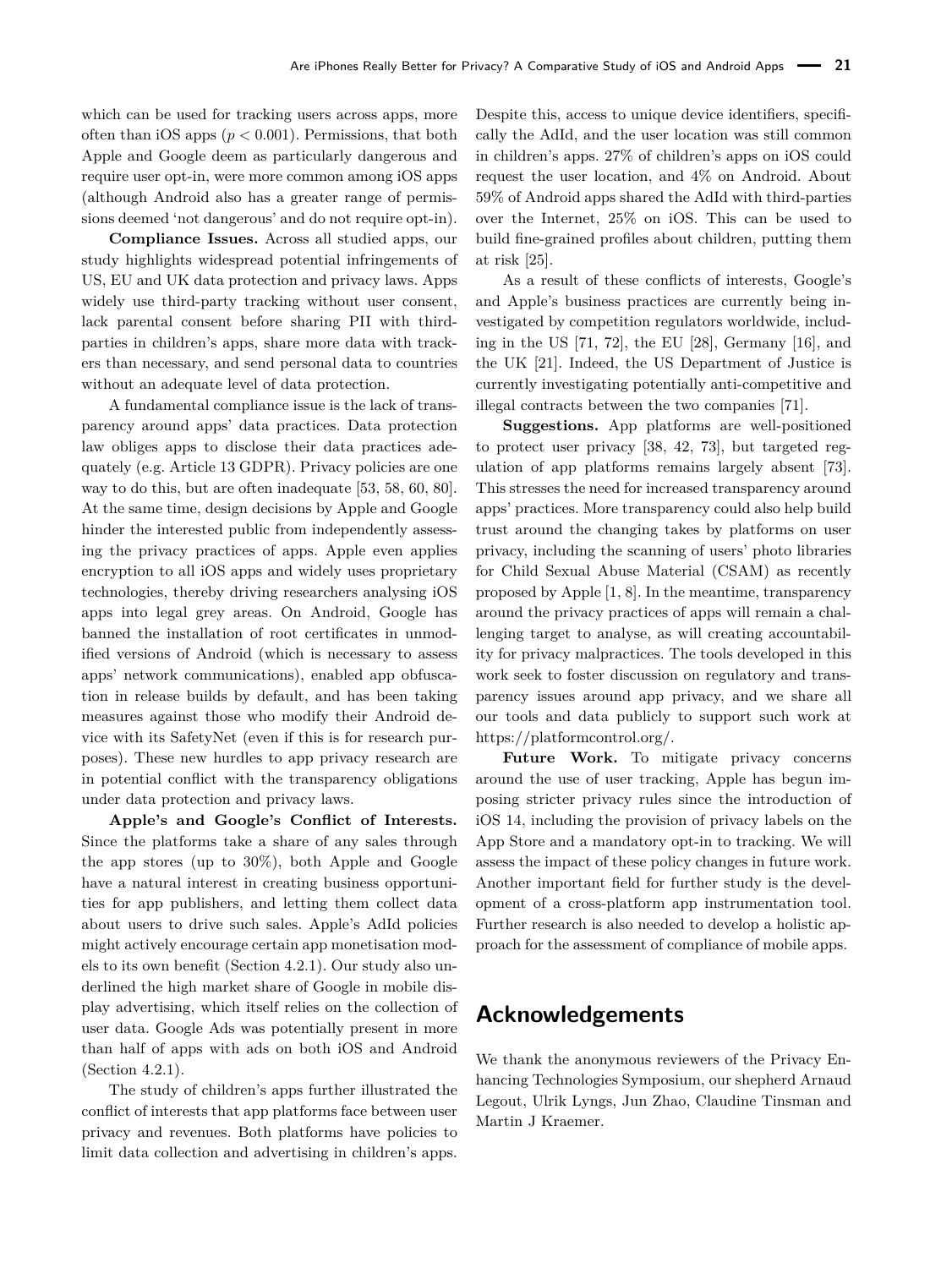Konrad Kollnig was funded by the UK Engineering and Physical Sciences Research Council (EPSRC) under grant number EP/R513295/1. Max Van Kleek has been supported by the PETRAS National Centre of Excellence for IoT Systems Cybersecurity, which has been funded by the UK EPSRC under grant number EP/S035362/1. The other authors received no specific grant from any funding agency in the public, commercial, or not-for-profit sectors for this research.

# **References**

- <span id="page-16-24"></span>[1] Hal Abelson, Ross Anderson, Steven M. Bellovin, Josh Benaloh, Matt Blaze, Jon Callas, Whitfield Diffie, Susan Landau, Peter G. Neumann, Ronald L. Rivest, Jeffrey I. Schiller, Bruce Schneier, Vanessa Teague, and Carmela Troncoso. Bugs in our Pockets: The Risks of Client-Side Scanning. arXiv preprint arXiv:2110.07450, 2021.
- <span id="page-16-14"></span>[2] A. Acquisti, L. Brandimarte, and G. Loewenstein. Privacy and Human Behavior in the Age of Information. Science, 347(6221):509–514, 2015.
- <span id="page-16-18"></span>[3] Alessandro Acquisti. Nudging Privacy: The Behavioral Economics of Personal Information. IEEE Security & Privacy Magazine, 7(6):82–85, 2009.
- <span id="page-16-9"></span>[4] Yuvraj Agarwal and Malcolm Hall. ProtectMyPrivacy: Detecting and Mitigating Privacy Leaks on iOS Devices Using Crowdsourcing. In Proceeding of the 11th Annual International Conference on Mobile Systems, Applications, and Services - MobiSys '13, Taipei, Taiwan, 2013. ACM Press.
- <span id="page-16-6"></span>[5] Alphabet. FORM 10-K. [https://abc.xyz/investor/static/](https://abc.xyz/investor/static/pdf/20210203_alphabet_10K.pdf?cache=b44182d) [pdf/20210203\\_alphabet\\_10K.pdf?cache=b44182d,](https://abc.xyz/investor/static/pdf/20210203_alphabet_10K.pdf?cache=b44182d) 2020.
- <span id="page-16-22"></span>[6] Apple. App Store Review Guidelines. [https://developer.](https://developer.apple.com/app-store/review/guidelines/) [apple.com/app-store/review/guidelines/.](https://developer.apple.com/app-store/review/guidelines/)
- <span id="page-16-21"></span>[7] Apple. Updates to the App Store Review Guidelines. [https:](https://developer.apple.com/news/?id=06032019j)  $//$ developer.apple.com/news/?id=06032019j, 2019.
- <span id="page-16-25"></span>[8] Apple. Expanded Protections for Children. [https://www.](https://www.apple.com/child-safety/) [apple.com/child-safety/,](https://www.apple.com/child-safety/) 2021.
- <span id="page-16-16"></span>[9] Michael Backes, Sven Bugiel, and Erik Derr. Reliable Third-Party Library Detection in Android and its Security Applications. In Proceedings of the 2016 ACM SIGSAC Conference on Computer and Communications Security, CCS '16, pages 356–367, New York, NY, USA, 2016. ACM.
- <span id="page-16-11"></span>[10] David Barrera, H. Güneş Kayacik, Paul C. van Oorschot, and Anil Somayaji. A Methodology for Empirical Analysis of Permission-Based Security Models and Its Application to Android. In Proceedings of the 17th ACM Conference on Computer and Communications Security, CCS '10, page 73–84, New York, NY, USA, 2010. Association for Computing Machinery.
- <span id="page-16-5"></span>[11] Birgitta Bergvall-Kåreborn and Debra Howcroft. 'The future's bright, the future's mobile': A study of Apple and Google mobile application developers. Work, Employment and Society, 27(6):964–981, 2013.
- <span id="page-16-0"></span>[12] Reuben Binns, Ulrik Lyngs, Max Van Kleek, Jun Zhao, Timothy Libert, and Nigel Shadbolt. Third Party Tracking in the Mobile Ecosystem. In Proceedings of the 10th ACM Confer-

ence on Web Science, WebSci '18, page 23–31, New York, NY, USA, 2018. Association for Computing Machinery.

- <span id="page-16-1"></span>[13] Reuben Binns, Jun Zhao, Max Van Kleek, and Nigel Shadbolt. Measuring third-party tracker power across web and mobile. ACM Transactions on Internet Technology, 18(4):1– 22, 2018.
- <span id="page-16-20"></span>[14] Reuben Daniel Binns, David Millard, and Lisa Harris. Data Havens, or Privacy sans Frontières? A Study of International Personal Data Transfers. In Proceedings of the 2014 ACM Conference on Web Science, WebSci '14, page 273–274, New York, NY, USA, 2014. Association for Computing Machinery.
- <span id="page-16-3"></span>[15] Bundeskartellamt. Decision B6-22/16 (Facebook v Bundeskartellamt). [http://www.bundeskartellamt.](http://www.bundeskartellamt.de/SharedDocs/Entscheidung/EN/Entscheidungen/Missbrauchsaufsicht/2019/B6-22-16.pdf%3F__blob%3DpublicationFile%26v%3D5) [de/SharedDocs/Entscheidung/EN/Entscheidungen/](http://www.bundeskartellamt.de/SharedDocs/Entscheidung/EN/Entscheidungen/Missbrauchsaufsicht/2019/B6-22-16.pdf%3F__blob%3DpublicationFile%26v%3D5) [Missbrauchsaufsicht/2019/B6-22-16.pdf%3F\\_\\_blob%](http://www.bundeskartellamt.de/SharedDocs/Entscheidung/EN/Entscheidungen/Missbrauchsaufsicht/2019/B6-22-16.pdf%3F__blob%3DpublicationFile%26v%3D5) [3DpublicationFile%26v%3D5.](http://www.bundeskartellamt.de/SharedDocs/Entscheidung/EN/Entscheidungen/Missbrauchsaufsicht/2019/B6-22-16.pdf%3F__blob%3DpublicationFile%26v%3D5)
- <span id="page-16-19"></span>[16] Bundeskartellamt. Proceeding against Google based on new rules for large digital players. [https://www.bundeskartellamt.](https://www.bundeskartellamt.de/SharedDocs/Meldung/EN/Pressemitteilungen/2021/25_05_2021_Google_19a.html) [de/SharedDocs/Meldung/EN/Pressemitteilungen/2021/25\\_](https://www.bundeskartellamt.de/SharedDocs/Meldung/EN/Pressemitteilungen/2021/25_05_2021_Google_19a.html) [05\\_2021\\_Google\\_19a.html,](https://www.bundeskartellamt.de/SharedDocs/Meldung/EN/Pressemitteilungen/2021/25_05_2021_Google_19a.html) 2021.
- <span id="page-16-8"></span>[17] Kai Chen, Xueqiang Wang, Yi Chen, Peng Wang, Yeonjoon Lee, XiaoFeng Wang, Bin Ma, Aohui Wang, Yingjun Zhang, and Wei Zou. Following Devil's Footprints: Cross-Platform Analysis of Potentially Harmful Libraries on Android and iOS. In 2016 IEEE Symposium on Security and Privacy (SP), pages 357–376, San Jose, CA, 2016. IEEE.
- <span id="page-16-15"></span>[18] Saksham Chitkara, Nishad Gothoskar, Suhas Harish, Jason I. Hong, and Yuvraj Agarwal. Does this app really need my location?: Context-aware privacy management for smartphones. Proceedings of the ACM on Interactive, Mobile, Wearable and Ubiquitous Technologies, 1(3):1–22, 2017.
- <span id="page-16-12"></span>[19] Chris Mallet and others. AutoHotkey. [https://www.](https://www.autohotkey.com/) [autohotkey.com/.](https://www.autohotkey.com/)
- <span id="page-16-13"></span>[20] CocoaPods. Master Repo. [https://github.com/CocoaPods/](https://github.com/CocoaPods/Specs) [Specs.](https://github.com/CocoaPods/Specs)
- <span id="page-16-4"></span>[21] Competition and Markets Authority. Online platforms and digital advertising, 2020.
- <span id="page-16-2"></span>[22] Counterpoint Research. US Monthly Smartphone Sell-Through Highlights Recovery, Device Spec Trends. [https:](https://www.counterpointresearch.com/us-monthly-smartphone-sell-highlights-recovery/) [//www.counterpointresearch.com/us-monthly-smartphone](https://www.counterpointresearch.com/us-monthly-smartphone-sell-highlights-recovery/)[sell-highlights-recovery/,](https://www.counterpointresearch.com/us-monthly-smartphone-sell-highlights-recovery/) 2021.
- <span id="page-16-17"></span>[23] Erik Derr, Sven Bugiel, Sascha Fahl, Yasemin Acar, and Michael Backes. Keep Me Updated: An Empirical Study of Third-Party Library Updatability on Android. In Proceedings of the 2017 ACM SIGSAC Conference on Computer and Communications Security, CCS '17, pages 2187–2200, New York, NY, USA, 2017. ACM.
- <span id="page-16-10"></span>[24] Manuel Egele, Christopher Kruegel, Engin Kirda, and Giovanni Vigna. PiOS: Detecting Privacy Leaks in iOS Applications. In Proceedings of NDSS 2011, 2011.
- <span id="page-16-23"></span>[25] Anirudh Ekambaranathan, Jun Zhao, and Max Van Kleek. "Money makes the world go around": Identifying barriers to better privacy in children's apps from developers' perspectives. In Conference on Human Factors in Computing Systems (CHI '21), pages 1–24. ACM Press, 2021.
- <span id="page-16-7"></span>[26] eMarketer. Mobile moves to majority share of Google's worldwide ad revenues. [https://www.emarketer.com/](https://www.emarketer.com/Article/Mobile-Moves-Majority-Share-of-Googles-Worldwide-Ad-Revenues/1014633) [Article/Mobile-Moves-Majority-Share-of-Googles-](https://www.emarketer.com/Article/Mobile-Moves-Majority-Share-of-Googles-Worldwide-Ad-Revenues/1014633)[Worldwide-Ad-Revenues/1014633,](https://www.emarketer.com/Article/Mobile-Moves-Majority-Share-of-Googles-Worldwide-Ad-Revenues/1014633) 2016.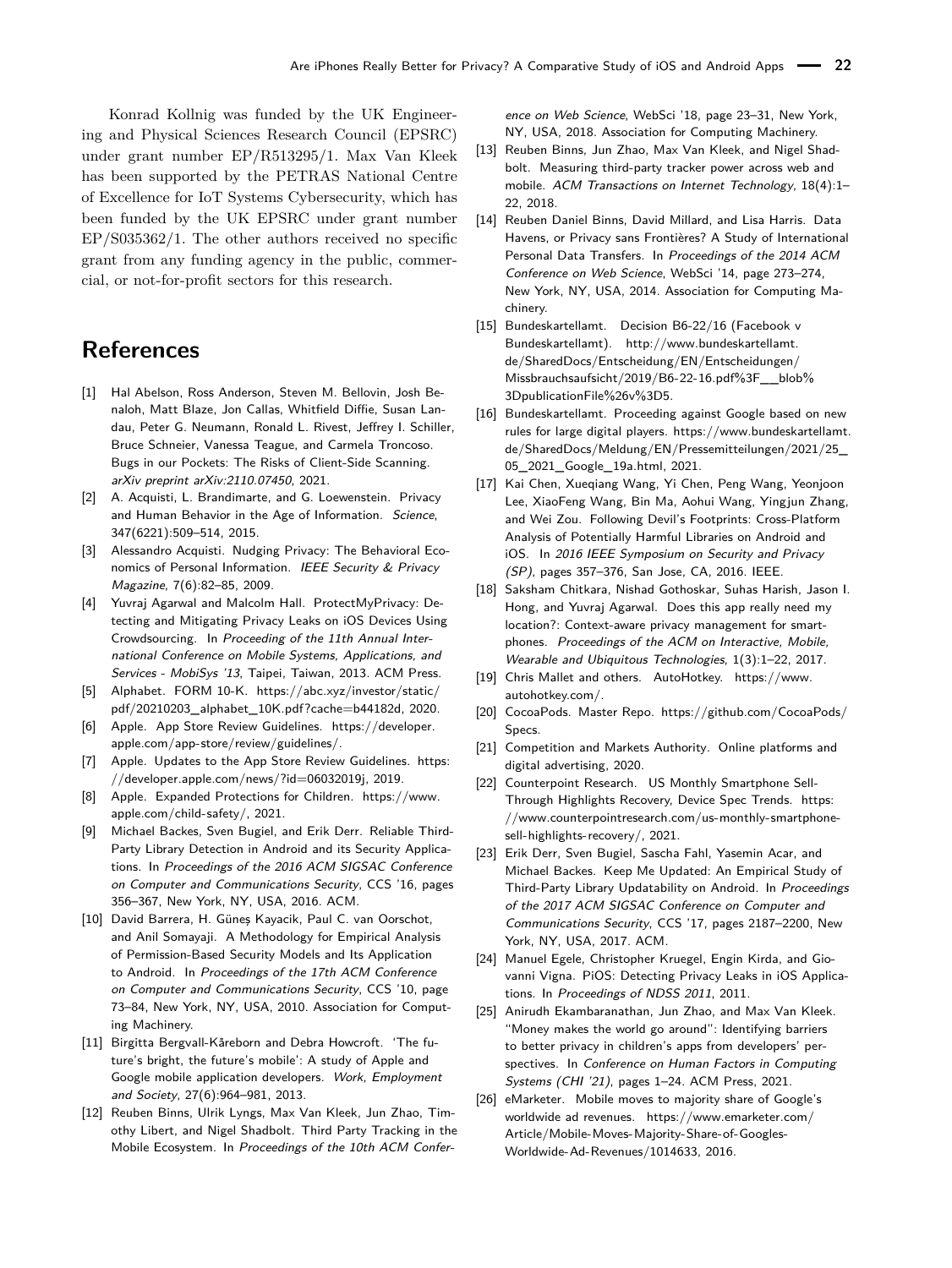- <span id="page-17-9"></span>[27] William Enck, Peter Gilbert, Byung-Gon Chun, Landon P. Cox, Jaeyeon Jung, Patrick McDaniel, and Anmol N. Sheth. TaintDroid: An Information-flow Tracking System for Realtime Privacy Monitoring on Smartphones. In Proceedings of the 9th USENIX Conference on Operating Systems Design and Implementation, OSDI'10, pages 393–407, 2010.
- <span id="page-17-3"></span>[28] European Commission. Antitrust: Commission opens investigations into Apple's App Store rules. [https://ec.europa.eu/](https://ec.europa.eu/commission/presscorner/detail/en/ip_20_1073) [commission/presscorner/detail/en/ip\\_20\\_1073,](https://ec.europa.eu/commission/presscorner/detail/en/ip_20_1073) 2020.
- <span id="page-17-25"></span>[29] European Court of Justice. Breyer v Germany. [https://curia.](https://curia.europa.eu/juris/document/document.jsf?docid=184668&doclang=EN) [europa.eu/juris/document/document.jsf?docid=184668&](https://curia.europa.eu/juris/document/document.jsf?docid=184668&doclang=EN) [doclang=EN,](https://curia.europa.eu/juris/document/document.jsf?docid=184668&doclang=EN) 2016.
- <span id="page-17-15"></span>[30] European Parliament and Council. Regulation 2016/679 (General Data Protection Regulation). [http://data.europa.](http://data.europa.eu/eli/reg/2016/679/oj) [eu/eli/reg/2016/679/oj,](http://data.europa.eu/eli/reg/2016/679/oj) 2016.
- <span id="page-17-17"></span>[31] Exodus. Statistics. [https://reports.exodus-privacy.eu.org/](https://reports.exodus-privacy.eu.org/en/trackers/stats/) [en/trackers/stats/.](https://reports.exodus-privacy.eu.org/en/trackers/stats/)
- <span id="page-17-10"></span>[32] Adrienne Porter Felt, Erika Chin, Steve Hanna, Dawn Song, and David Wagner. Android Permissions Demystified. In Proceedings of the 18th ACM Conference on Computer and Communications Security - CCS '11, pages 627–637. ACM Press, 2011.
- <span id="page-17-11"></span>[33] Adrienne Porter Felt, Kate Greenwood, and David Wagner. The Effectiveness of Application Permissions. In Proceedings of the 2Nd USENIX Conference on Web Application Development, WebApps'11, 2011.
- <span id="page-17-26"></span>[34] Financial Times. China's tech giants test way around Apple's new privacy rules. [https://www.ft.com/content/](https://www.ft.com/content/520ccdae-202f-45f9-a516-5cbe08361c34) [520ccdae-202f-45f9-a516-5cbe08361c34,](https://www.ft.com/content/520ccdae-202f-45f9-a516-5cbe08361c34) 2021.
- <span id="page-17-23"></span>[35] Google. Advertising ID - Play Console Help. [https:](https://support.google.com/googleplay/android-developer/answer/6048248) [//support.google.com/googleplay/android-developer/](https://support.google.com/googleplay/android-developer/answer/6048248) [answer/6048248.](https://support.google.com/googleplay/android-developer/answer/6048248)
- <span id="page-17-28"></span>[36] Google. Developer Content Policy. [https://play.google.com/](https://play.google.com/about/developer-content-policy/) [about/developer-content-policy/.](https://play.google.com/about/developer-content-policy/)
- <span id="page-17-5"></span>[37] Google. Device and network abuse. [https://support.google.](https://support.google.com/googleplay/android-developer/answer/9888379) [com/googleplay/android-developer/answer/9888379.](https://support.google.com/googleplay/android-developer/answer/9888379)
- <span id="page-17-6"></span>[38] Daniel Greene and Katie Shilton. Platform privacies: Governance, collaboration, and the different meanings of "privacy" in iOS and Android development. New Media & Society, 20(4):1640–1657, 2018.
- <span id="page-17-18"></span>[39] Irit Hadar, Tomer Hasson, Oshrat Ayalon, Eran Toch, Michael Birnhack, Sofia Sherman, and Arod Balissa. Privacy by designers: software developers' privacy mindset. Empirical Software Engineering, 23(1):259–289, 2018.
- <span id="page-17-0"></span>[40] Catherine Han, Irwin Reyes, Amit Elazari, Joel Reardon, Alvaro Feal, Kenneth A. Bamberger, Serge Egelman, and Narseo Vallina-Rodriguez. Do You Get What You Pay For? Comparing The Privacy Behaviors of Free vs. Paid Apps. In The Workshop on Technology and Consumer Protection (ConPro '19), 2019.
- <span id="page-17-1"></span>[41] Jin Han, Qiang Yan, Debin Gao, Jianying Zhou, and Robert H Deng. Comparing Mobile Privacy Protection through Cross-Platform Applications. In Proceedings 2013 Network and Distributed System Security Symposium. Internet Society, 2013.
- <span id="page-17-4"></span>[42] Adrian Holzer and Jan Ondrus. Mobile application market: A developer's perspective. Telematics and Informatics, 28(1):22–31, 2011.
- <span id="page-17-27"></span>[43] ICO. Age appropriate design: a code of practice for online services. [https://ico.org.uk/for-organisations/guide-to-data-](https://ico.org.uk/for-organisations/guide-to-data-protection/ico-codes-of-practice/age-appropriate-design-a-code-of-practice-for-online-services/)

[protection/ico-codes-of-practice/age-appropriate-design-a](https://ico.org.uk/for-organisations/guide-to-data-protection/ico-codes-of-practice/age-appropriate-design-a-code-of-practice-for-online-services/)[code-of-practice-for-online-services/,](https://ico.org.uk/for-organisations/guide-to-data-protection/ico-codes-of-practice/age-appropriate-design-a-code-of-practice-for-online-services/) 2020.

- <span id="page-17-12"></span>[44] Jinseong Jeon, Kristopher K. Micinski, Jeffrey A. Vaughan, Ari Fogel, Nikhilesh Reddy, Jeffrey S. Foster, and Todd Millstein. Dr. Android and Mr. Hide: Fine-Grained Permissions in Android Applications. In Proceedings of the Second ACM Workshop on Security and Privacy in Smartphones and Mobile Devices - SPSM '12. ACM Press, 2012.
- <span id="page-17-21"></span>[45] Konrad Kollnig, Reuben Binns, Pierre Dewitte, Max Van Kleek, Ge Wang, Daniel Omeiza, Helena Webb, and Nigel Shadbolt. A Fait Accompli? An Empirical Study into the Absence of Consent to Third-Party Tracking in Android Apps. Proceedings of the Seventeenth Symposium on Usable Privacy and Security, 2021.
- <span id="page-17-13"></span>[46] Jialiu Lin, Bin Liu, Norman Sadeh, and Jason I Hong. Modeling Users' Mobile App Privacy Preferences: Restoring Usability in a Sea of Permission Settings. Proceedings of the Fifteenth Symposium on Usable Privacy and Security, 2014.
- <span id="page-17-14"></span>[47] Bin Liu, Mads Schaarup Andersen, Florian Schaub, Hazim Almuhimedi, Shikun Zhang, Norman Sadeh, Alessandro Acquisti, and Yuvraj Agarwal. Follow My Recommendations: A Personalized Privacy Assistant for Mobile App Permissions. Proceedings of the Fifteenth Symposium on Usable Privacy and Security, 2016.
- <span id="page-17-20"></span>[48] Ziang Ma, Haoyu Wang, Yao Guo, and Xiangqun Chen. LibRadar: Fast and Accurate Detection of Third-Party Libraries in Android Apps. In 2016 IEEE/ACM 38th International Conference on Software Engineering Companion (ICSE-C), pages 653–656, 2016.
- <span id="page-17-7"></span>[49] Kelly D. Martin and Patrick E. Murphy. The role of data privacy in marketing. Journal of the Academy of Marketing Science, 45(2):135–155, 2017.
- <span id="page-17-16"></span>[50] matlink. Google Play Downloader via Command line. [https:](https://github.com/matlink/gplaycli) [//github.com/matlink/gplaycli.](https://github.com/matlink/gplaycli)
- <span id="page-17-19"></span>[51] Abraham H Mhaidli, Yixin Zou, and Florian Schaub. "We Can't Live Without Them!" App Developers' Adoption of Ad Networks and Their Considerations of Consumer Risks. Proceedings of the Fifteenth Symposium on Usable Privacy and Security, 2019.
- <span id="page-17-22"></span>[52] Trung Tin Nguyen, Michael Backes, Ninja Marnau, and Ben Stock. Share First, Ask Later (or Never?) Studying Violations of GDPR's Explicit Consent in Android Apps. In 30th USENIX Security Symposium (USENIX Security 21), pages 3667–3684. USENIX Association, 2021.
- <span id="page-17-2"></span>[53] Ehimare Okoyomon, Nikita Samarin, Primal Wijesekera, Amit Elazari, Narseo Vallina-Rodriguez, Irwin Reyes, Álvaro Feal, and Serge Egelman. On The Ridiculousness of Notice and Consent: Contradictions in App Privacy Policies. The Workshop on Technology and Consumer Protection (ConPro '19), 2019.
- <span id="page-17-8"></span>[54] Damilola Orikogbo, Matthias Büchler, and Manuel Egele. CRiOS: Toward large-scale iOS application analysis. In Proceedings of the 6th Workshop on Security and Privacy in Smartphones and Mobile Devices, SPSM '16, page 33–42, New York, NY, USA, 2016. Association for Computing Machinery.
- <span id="page-17-24"></span>[55] Privacy International. How Apps on Android Share Data with Facebook. [https://privacyinternational.org/campaigns/](https://privacyinternational.org/campaigns/investigating-apps-interactions-facebook-android) [investigating-apps-interactions-facebook-android,](https://privacyinternational.org/campaigns/investigating-apps-interactions-facebook-android) 2018.